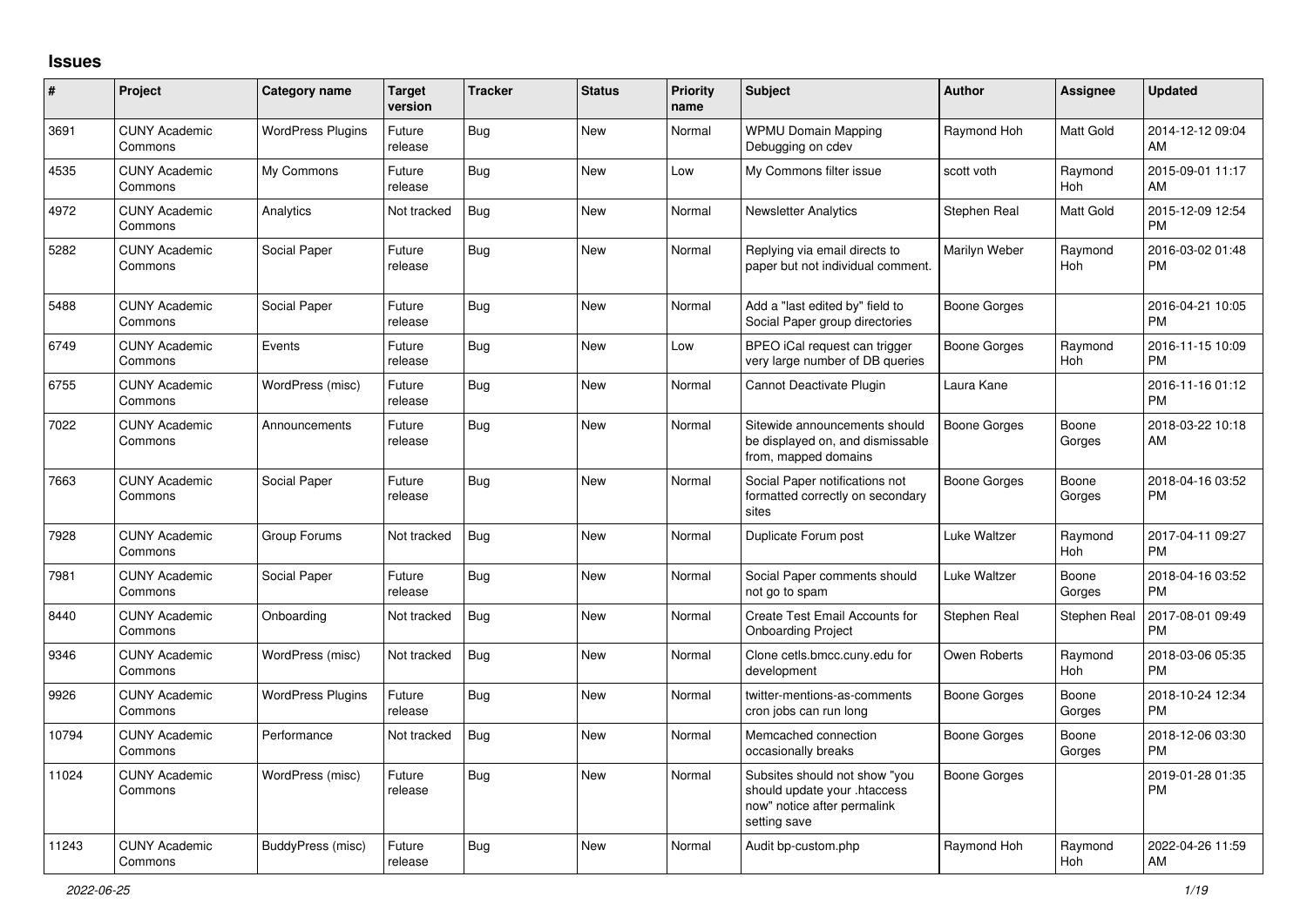| #     | Project                         | <b>Category name</b>     | <b>Target</b><br>version | <b>Tracker</b> | <b>Status</b> | <b>Priority</b><br>name | <b>Subject</b>                                                               | <b>Author</b>           | <b>Assignee</b>       | <b>Updated</b>                |
|-------|---------------------------------|--------------------------|--------------------------|----------------|---------------|-------------------------|------------------------------------------------------------------------------|-------------------------|-----------------------|-------------------------------|
| 11392 | <b>CUNY Academic</b><br>Commons |                          | Future<br>release        | <b>Bug</b>     | New           | Normal                  | Migrate users away from<br><b>StatPress</b>                                  | <b>Boone Gorges</b>     |                       | 2019-04-23 03:53<br><b>PM</b> |
| 11879 | <b>CUNY Academic</b><br>Commons |                          | Not tracked              | <b>Bug</b>     | <b>New</b>    | Normal                  | Hypothesis comments appearing<br>on multiple, different pdfs across<br>blogs | Laurie Hurson           | Laurie Hurson         | 2019-09-19 02:39<br>PM        |
| 12438 | <b>CUNY Academic</b><br>Commons | Courses                  | Not tracked              | Bug            | <b>New</b>    | Normal                  | Site appearing twice                                                         | Laurie Hurson           | Boone<br>Gorges       | 2020-02-18 01:34<br><b>PM</b> |
| 12573 | <b>CUNY Academic</b><br>Commons | <b>WordPress Plugins</b> | Future<br>release        | Bug            | New           | Normal                  | <b>CommentPress Core Issues</b>                                              | scott voth              |                       | 2020-03-24 04:32<br><b>PM</b> |
| 13331 | <b>CUNY Academic</b><br>Commons | Site cloning             | Future<br>release        | <b>Bug</b>     | <b>New</b>    | Normal                  | Combine Site Template and<br>Clone operations                                | <b>Boone Gorges</b>     | Jeremy Felt           | 2021-11-19 12:39<br><b>PM</b> |
| 13430 | <b>CUNY Academic</b><br>Commons | Reply By Email           | Not tracked              | <b>Bug</b>     | <b>New</b>    | Normal                  | Delay in RBE                                                                 | <b>Luke Waltzer</b>     | Raymond<br>Hoh        | 2020-10-13 11:16<br>AM        |
| 13457 | <b>CUNY Academic</b><br>Commons | Group Forums             | 2.0.2                    | <b>Bug</b>     | New           | High                    | Forum post not sending<br>notifications                                      | Filipa Calado           | Raymond<br>Hoh        | 2022-06-14 11:36<br>AM        |
| 13949 | <b>CUNY Academic</b><br>Commons |                          | Not tracked              | Bug            | <b>New</b>    | Normal                  | Continued debugging of runaway<br>MySQL connections                          | Matt Gold               | Boone<br>Gorges       | 2021-09-14 10:42<br>AM        |
| 14496 | <b>CUNY Academic</b><br>Commons | Domain Mapping           | Future<br>release        | Bug            | <b>New</b>    | Normal                  | Mapped domain SSO uses<br>third-party cookies                                | Raymond Hoh             | Raymond<br><b>Hoh</b> | 2021-05-24 04:03<br><b>PM</b> |
| 14792 | <b>CUNY Academic</b><br>Commons |                          |                          | <b>Bug</b>     | <b>New</b>    | Normal                  | Inconsistent email notifications<br>from gravity forms                       | Raffi<br>Khatchadourian |                       | 2021-10-04 01:50<br><b>PM</b> |
| 14908 | <b>CUNY Academic</b><br>Commons | Performance              |                          | <b>Bug</b>     | New           | Normal                  | Stale object cache on cdev                                                   | Raymond Hoh             | Boone<br>Gorges       | 2021-12-07 09:45<br>AM        |
| 14936 | <b>CUNY Academic</b><br>Commons |                          |                          | Bug            | New           | Normal                  | Commons websites blocked by<br>SPS campus network                            | Laurie Hurson           |                       | 2021-11-03 03:57<br><b>PM</b> |
| 14940 | <b>CUNY Academic</b><br>Commons |                          |                          | <b>Bug</b>     | <b>New</b>    | Normal                  | Discrepancy between Commons<br>profile "sites" and actual # of sites         | Laurie Hurson           |                       | 2021-11-08 11:09<br>AM        |
| 14987 | <b>CUNY Academic</b><br>Commons | <b>WordPress Plugins</b> | Future<br>release        | Bug            | <b>New</b>    | Normal                  | Elementor update causes<br>database freeze-up                                | <b>Boone Gorges</b>     | Boone<br>Gorges       | 2021-11-29 12:02<br><b>PM</b> |
| 15757 | <b>CUNY Academic</b><br>Commons |                          |                          | <b>Bug</b>     | <b>New</b>    | Normal                  | Members # do not match                                                       | Laurie Hurson           |                       | 2022-03-30 04:52<br><b>PM</b> |
| 16177 | <b>CUNY Academic</b><br>Commons | Reply By Email           |                          | <b>Bug</b>     | <b>New</b>    | Normal                  | Switch to Inbound mode for RBE                                               | Raymond Hoh             | Raymond<br><b>Hoh</b> | 2022-05-30 04:32<br><b>PM</b> |
| 16199 | <b>CUNY Academic</b><br>Commons | <b>Directories</b>       | 2.0.2                    | Bug            | <b>New</b>    | Normal                  | Removed "Semester" Filter from<br><b>Courses Directory</b>                   | Laurie Hurson           | Boone<br>Gorges       | 2022-06-14 11:36<br>AM        |
| 16255 | <b>CUNY Academic</b><br>Commons | WordPress (misc)         |                          | Bug            | <b>New</b>    | Normal                  | Need to define 'MULTISITE'<br>constant in wp-config.php                      | Raymond Hoh             |                       | 2022-06-19 09:31<br>AM        |
| 16294 | <b>CUNY Academic</b><br>Commons |                          |                          | <b>Bug</b>     | <b>New</b>    | Urgent                  | CAC is down                                                                  | Raffi<br>Khatchadourian |                       | 2022-06-24 02:36<br><b>PM</b> |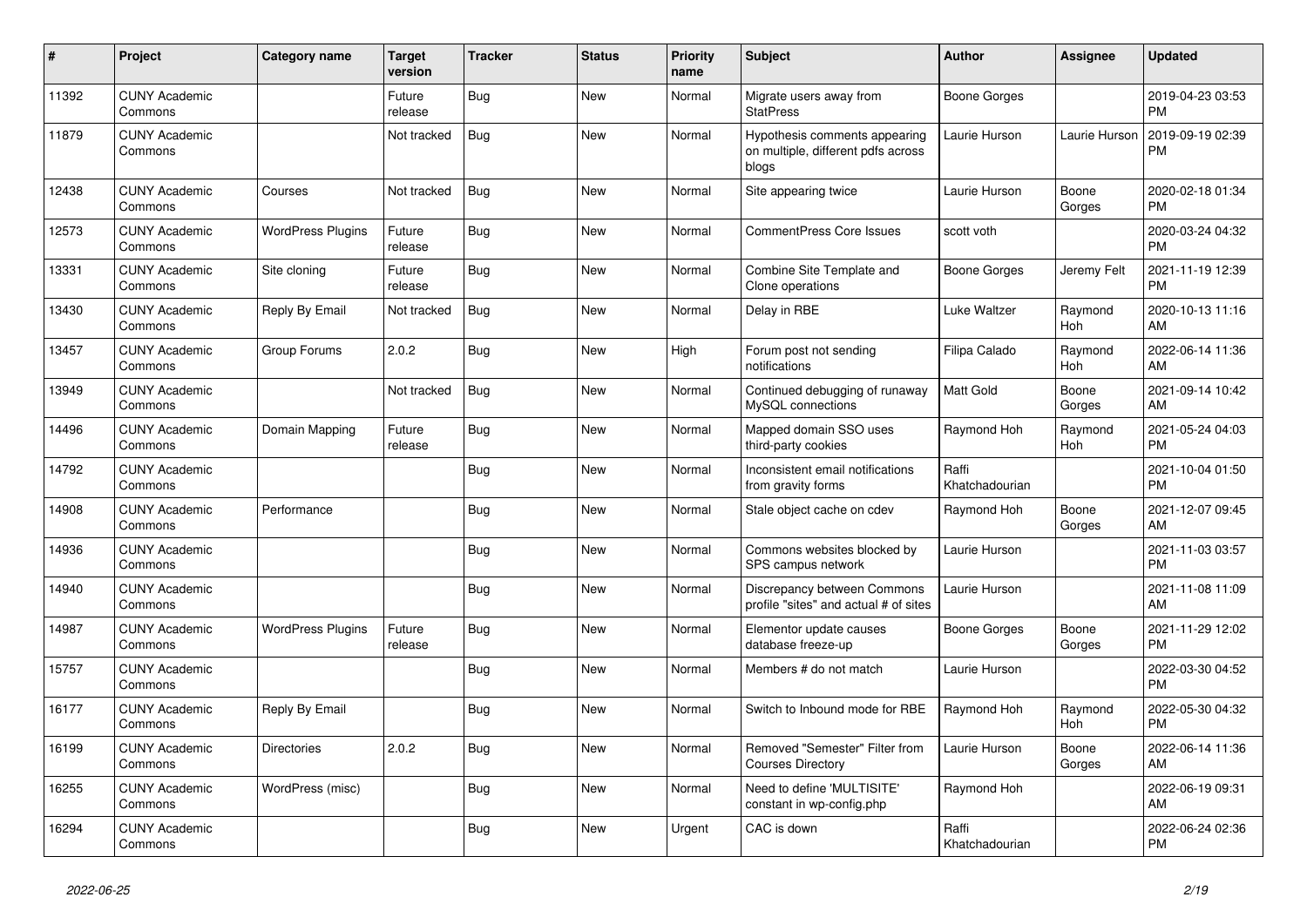| #    | Project                         | <b>Category name</b>     | <b>Target</b><br>version | <b>Tracker</b> | <b>Status</b> | <b>Priority</b><br>name | Subject                                                                                                                                               | Author              | <b>Assignee</b>     | <b>Updated</b>                |
|------|---------------------------------|--------------------------|--------------------------|----------------|---------------|-------------------------|-------------------------------------------------------------------------------------------------------------------------------------------------------|---------------------|---------------------|-------------------------------|
| 308  | <b>CUNY Academic</b><br>Commons | Registration             | Future<br>release        | Feature        | New           | Normal                  | Group recommendations for<br>signup process                                                                                                           | Boone Gorges        | Samantha<br>Raddatz | 2015-11-09 05:07<br>PM        |
| 364  | <b>CUNY Academic</b><br>Commons | <b>WordPress Plugins</b> | Future<br>release        | Feature        | New           | Normal                  | <b>Bulletin Board</b>                                                                                                                                 | Matt Gold           |                     | 2015-01-05 08:50<br>PM        |
| 1166 | <b>CUNY Academic</b><br>Commons | <b>Email Invitations</b> | Future<br>release        | Feature        | New           | Low                     | Better organizational tools for<br>Sent Invites                                                                                                       | <b>Boone Gorges</b> | Boone<br>Gorges     | 2015-11-09 06:02<br><b>PM</b> |
| 1167 | <b>CUNY Academic</b><br>Commons | <b>Email Invitations</b> | Future<br>release        | Feature        | New           | Low                     | Allow email invitations to be<br>resent                                                                                                               | <b>Boone Gorges</b> | Boone<br>Gorges     | 2015-11-12 12:53<br>AM        |
| 2753 | <b>CUNY Academic</b><br>Commons | <b>Public Portfolio</b>  | Future<br>release        | Feature        | New           | Normal                  | Create actual actual tagification in<br>academic interests and other<br>fields                                                                        | Micki Kaufman       | Boone<br>Gorges     | 2015-01-05 08:52<br><b>PM</b> |
| 3048 | <b>CUNY Academic</b><br>Commons | <b>Public Portfolio</b>  | Future<br>release        | Feature        | New           | Low                     | Images for rich text profile fields                                                                                                                   | <b>Boone Gorges</b> | Boone<br>Gorges     | 2014-02-19 12:56<br>PM        |
| 3580 | <b>CUNY Academic</b><br>Commons | Group Blogs              | Future<br>release        | Feature        | New           | Normal                  | Multiple blogs per group                                                                                                                              | Boone Gorges        | Boone<br>Gorges     | 2018-02-20 02:02<br><b>PM</b> |
| 3615 | <b>CUNY Academic</b><br>Commons | Redmine                  | Not tracked              | Feature        | New           | Low                     | Create Redmine issues via email                                                                                                                       | Dominic Giglio      | Boone<br>Gorges     | 2017-11-16 11:36<br>AM        |
| 3657 | <b>CUNY Academic</b><br>Commons | WordPress (misc)         | Not tracked              | Feature        | New           | Normal                  | Create alert for GC email<br>addresses                                                                                                                | <b>Matt Gold</b>    | Matt Gold           | 2016-04-14 11:29<br><b>PM</b> |
| 4481 | <b>CUNY Academic</b><br>Commons | Events                   | Future<br>release        | Feature        | New           | Normal                  | Group admins/mods should have<br>the ability to unlink an event from<br>the group                                                                     | <b>Boone Gorges</b> | Boone<br>Gorges     | 2017-04-24 03:53<br><b>PM</b> |
| 4635 | <b>CUNY Academic</b><br>Commons | Authentication           | Future<br>release        | Feature        | New           | Normal                  | Allow non-WP authentication                                                                                                                           | Boone Gorges        | Sonja Leix          | 2019-03-01 02:05<br><b>PM</b> |
| 5050 | <b>CUNY Academic</b><br>Commons | Social Paper             | Future<br>release        | Feature        | New           | Low                     | Making comments visible in SP<br>editing mode (SP suggestion #1)                                                                                      | Marilyn Weber       | Samantha<br>Raddatz | 2019-09-17 11:10<br><b>PM</b> |
| 5052 | <b>CUNY Academic</b><br>Commons | Social Paper             | Future<br>release        | Feature        | New           | Low                     | Sentence by sentence or line by<br>line comments (SP suggestion #3)                                                                                   | Marilyn Weber       | Boone<br>Gorges     | 2016-02-11 10:24<br><b>PM</b> |
| 5053 | <b>CUNY Academic</b><br>Commons | Social Paper             | Future<br>release        | Feature        | New           | Low                     | Scrollable menu to add readers<br>(SP suggestion #4)                                                                                                  | Marilyn Weber       | Samantha<br>Raddatz | 2016-04-21 05:21<br><b>PM</b> |
| 5058 | <b>CUNY Academic</b><br>Commons | Social Paper             | Future<br>release        | Feature        | New           | Low                     | Can there be a clearer signal that<br>even when comments have<br>already been made you add<br>comments by clicking on the side?<br>(SP suggestion #5) | Marilyn Weber       | Samantha<br>Raddatz | 2016-02-11 10:24<br><b>PM</b> |
| 5199 | <b>CUNY Academic</b><br>Commons | Social Paper             | Future<br>release        | Feature        | New           | Normal                  | add tables to the SP editor                                                                                                                           | Marilyn Weber       |                     | 2016-10-24 11:27<br>AM        |
| 5205 | <b>CUNY Academic</b><br>Commons | Social Paper             | Future<br>release        | Feature        | New           | Normal                  | Social Paper folders                                                                                                                                  | Marilyn Weber       |                     | 2016-02-11 10:24<br><b>PM</b> |
| 5397 | <b>CUNY Academic</b><br>Commons | Social Paper             | Future<br>release        | Feature        | New           | Normal                  | frustrating to have to<br>enable/disable in SP                                                                                                        | Marilyn Weber       | Samantha<br>Raddatz | 2016-04-20 03:39<br>PM        |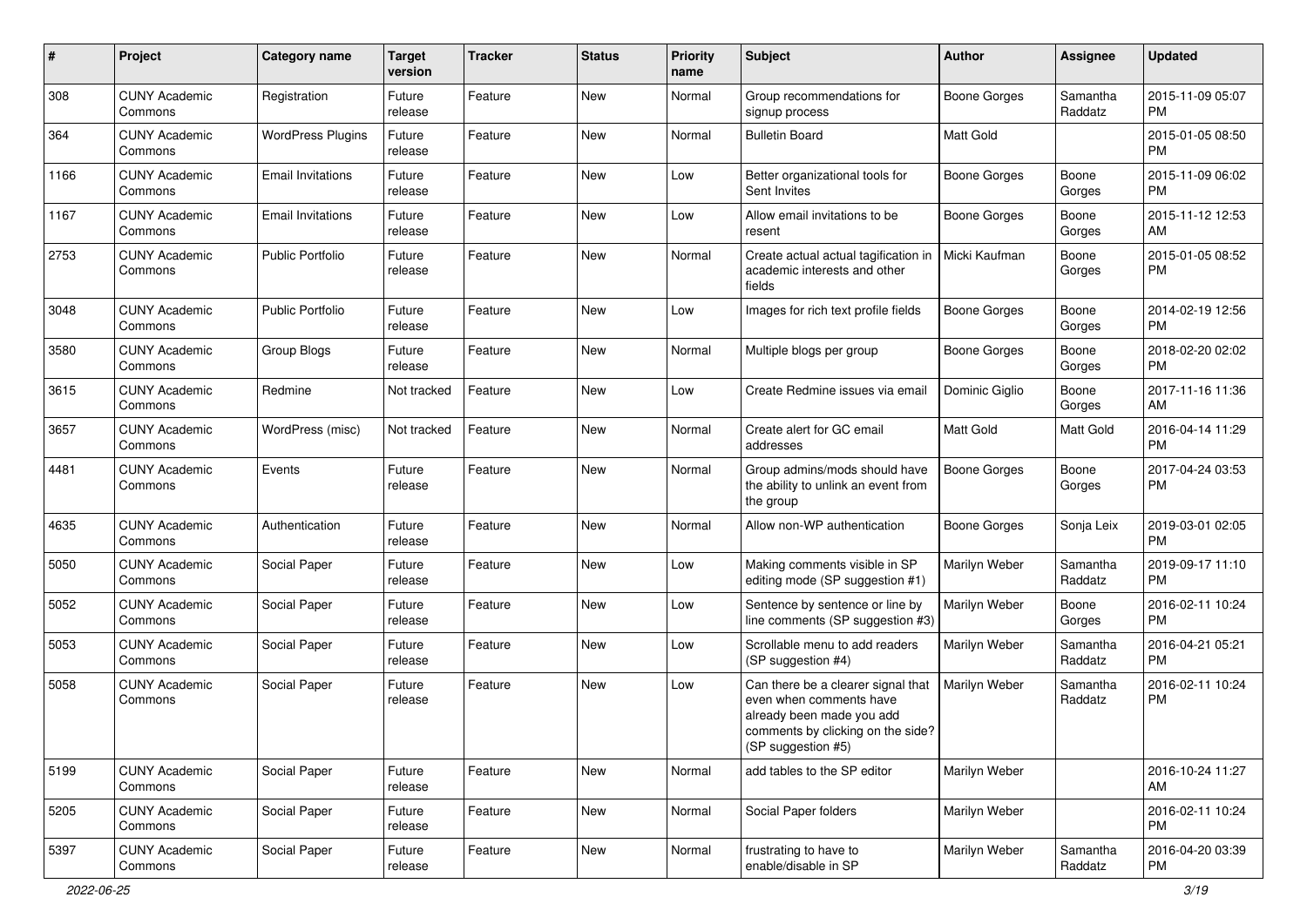| #     | Project                         | <b>Category name</b>       | <b>Target</b><br>version | <b>Tracker</b> | <b>Status</b> | <b>Priority</b><br>name | <b>Subject</b>                                                                                                                               | <b>Author</b>           | <b>Assignee</b>     | <b>Updated</b>                |
|-------|---------------------------------|----------------------------|--------------------------|----------------|---------------|-------------------------|----------------------------------------------------------------------------------------------------------------------------------------------|-------------------------|---------------------|-------------------------------|
| 5489  | <b>CUNY Academic</b><br>Commons | Social Paper               | Future<br>release        | Feature        | New           | Normal                  | Asc/desc sorting for Social Paper<br>directories                                                                                             | <b>Boone Gorges</b>     |                     | 2016-04-21 10:06<br><b>PM</b> |
| 5679  | <b>CUNY Academic</b><br>Commons | Analytics                  | Not tracked              | Feature        | <b>New</b>    | Normal                  | Logged In Users for GA                                                                                                                       | Valerie Townsend        | Valerie<br>Townsend | 2016-06-11 09:49<br>AM        |
| 5992  | <b>CUNY Academic</b><br>Commons | <b>Email Notifications</b> | Future<br>release        | Feature        | New           | Normal                  | Changing the From line of<br>autogenerated blog emails                                                                                       | Marilyn Weber           |                     | 2018-09-27 05:19<br><b>PM</b> |
| 6078  | <b>CUNY Academic</b><br>Commons | <b>Blogs (BuddyPress)</b>  | Future<br>release        | Feature        | New           | Normal                  | <b>Explore Adding Network Blog</b><br>Metadata Plugin                                                                                        | Luke Waltzer            | Luke Waltzer        | 2016-10-11 10:29<br><b>PM</b> |
| 6332  | <b>CUNY Academic</b><br>Commons | WordPress (misc)           | Future<br>release        | Feature        | <b>New</b>    | Normal                  | Allow uploaded files to be marked<br>as private in an ad hoc way                                                                             | <b>Boone Gorges</b>     |                     | 2016-10-17 11:41<br><b>PM</b> |
| 6389  | <b>CUNY Academic</b><br>Commons | <b>BuddyPress Docs</b>     | Future<br>release        | Feature        | <b>New</b>    | Low                     | Make Discussion Area Visible<br>When Editing a Doc                                                                                           | Luke Waltzer            | Boone<br>Gorges     | 2016-10-21 04:16<br><b>PM</b> |
| 8211  | <b>CUNY Academic</b><br>Commons | <b>WordPress Themes</b>    | Future<br>release        | Feature        | New           | Normal                  | Theme Suggestions: Material<br>Design-Inspired Themes                                                                                        | Margaret Galvan         | Margaret<br>Galvan  | 2017-08-07 02:48<br><b>PM</b> |
| 8498  | <b>CUNY Academic</b><br>Commons | <b>WordPress Plugins</b>   | Future<br>release        | Feature        | <b>New</b>    | Low                     | <b>Gravity Forms Email Users</b>                                                                                                             | Raffi<br>Khatchadourian | Matt Gold           | 2017-10-13 12:58<br><b>PM</b> |
| 8835  | <b>CUNY Academic</b><br>Commons | <b>Blogs (BuddyPress)</b>  | Future<br>release        | Feature        | <b>New</b>    | Normal                  | Extend cuny.is shortlinks to sites                                                                                                           | Luke Waltzer            | Boone<br>Gorges     | 2022-04-26 11:59<br>AM        |
| 9420  | <b>CUNY Academic</b><br>Commons | cuny.is                    | Not tracked              | Feature        | <b>New</b>    | Normal                  | Request for http://cuny.is/streams                                                                                                           | Raffi<br>Khatchadourian | Marilyn<br>Weber    | 2018-04-02 10:08<br>AM        |
| 9643  | <b>CUNY Academic</b><br>Commons | Publicity                  | Not tracked              | Feature        | New           | Normal                  | Create a page on the Commons<br>for logos etc.                                                                                               | Stephen Real            | Stephen Real        | 2018-04-24 10:53<br>AM        |
| 9720  | <b>CUNY Academic</b><br>Commons | Authentication             | Future<br>release        | Feature        | <b>New</b>    | Normal                  | The Commons should be an<br>oAuth provider                                                                                                   | <b>Boone Gorges</b>     |                     | 2019-03-01 02:04<br><b>PM</b> |
| 9908  | <b>CUNY Academic</b><br>Commons |                            | Not tracked              | Feature        | <b>New</b>    | Normal                  | Is it possible to send email<br>updates to users (or an email<br>address not on the list) for only a<br>single page AFTER being<br>prompted? | <b>Michael Shields</b>  | scott voth          | 2018-06-11 01:34<br><b>PM</b> |
| 10226 | <b>CUNY Academic</b><br>Commons | Courses                    | Future<br>release        | Feature        | <b>New</b>    | Normal                  | Add "My Courses" to drop down<br>list                                                                                                        | scott voth              | Boone<br>Gorges     | 2021-11-19 12:42<br><b>PM</b> |
| 10354 | <b>CUNY Academic</b><br>Commons | <b>Public Portfolio</b>    | Future<br>release        | Feature        | <b>New</b>    | Normal                  | Opt out of Having a Profile Page                                                                                                             | scott voth              | Chris Stein         | 2020-05-12 10:43<br>AM        |
| 11531 | <b>CUNY Academic</b><br>Commons | Events                     | Future<br>release        | Feature        | New           | Normal                  | Main Events calendar should<br>include non-public events that<br>user has access to                                                          | scott voth              | Boone<br>Gorges     | 2019-06-11 10:00<br>AM        |
| 11789 | <b>CUNY Academic</b><br>Commons | Courses                    | Future<br>release        | Feature        | New           | Normal                  | Ability to remove item from<br>Courses list                                                                                                  | Laurie Hurson           | Sonja Leix          | 2019-09-24 12:28<br><b>PM</b> |
| 11834 | <b>CUNY Academic</b><br>Commons | Group Files                | Future<br>release        | Feature        | New           | Normal                  | Improved tools for managing<br>group file folders                                                                                            | <b>Boone Gorges</b>     | Sonja Leix          | 2019-09-06 03:55<br>PM        |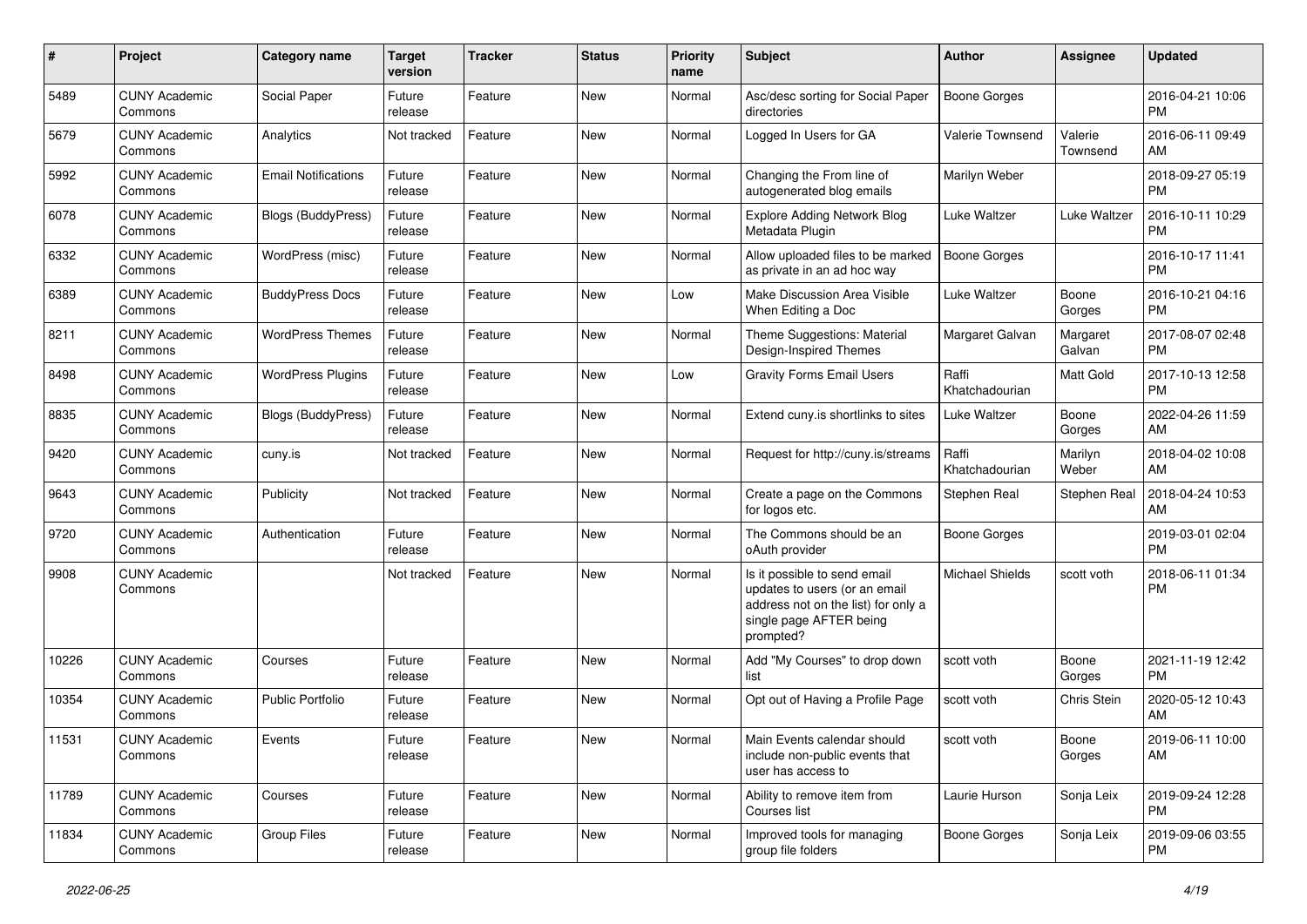| #     | Project                         | <b>Category name</b>           | <b>Target</b><br>version | <b>Tracker</b> | <b>Status</b> | <b>Priority</b><br>name | Subject                                                                                       | Author              | <b>Assignee</b>   | <b>Updated</b>                |
|-------|---------------------------------|--------------------------------|--------------------------|----------------|---------------|-------------------------|-----------------------------------------------------------------------------------------------|---------------------|-------------------|-------------------------------|
| 11860 | <b>CUNY Academic</b><br>Commons | Registration                   | Future<br>release        | Feature        | New           | Normal                  | Ensure Students Are Aware They<br>Can Use Aliases At Registration                             | scott voth          |                   | 2019-09-24 08:46<br>AM        |
| 12042 | <b>CUNY Academic</b><br>Commons | <b>Email Notifications</b>     | Future<br>release        | Feature        | New           | Normal                  | Improved error logging for BPGES   Boone Gorges<br>send queue                                 |                     | Boone<br>Gorges   | 2021-11-19 12:25<br><b>PM</b> |
| 12091 | <b>CUNY Academic</b><br>Commons | <b>Group Files</b>             | Future<br>release        | Feature        | New           | Normal                  | Improved pre-upload file<br>validation for bp-group-documents                                 | Boone Gorges        | Boone<br>Gorges   | 2019-11-14 01:21<br><b>PM</b> |
| 12911 | <b>CUNY Academic</b><br>Commons |                                | Not tracked              | Feature        | <b>New</b>    | Normal                  | Block access to xmlrpc.php based<br>on User-Agent                                             | <b>Boone Gorges</b> | Boone<br>Gorges   | 2020-06-09 05:12<br><b>PM</b> |
| 13048 | <b>CUNY Academic</b><br>Commons | Shortcodes and<br>embeds       | Future<br>release        | Feature        | New           | Normal                  | Jupyter Notebooks support                                                                     | Boone Gorges        |                   | 2020-07-14 11:46<br>AM        |
| 13199 | <b>CUNY Academic</b><br>Commons | Group Forums                   | Future<br>release        | Feature        | New           | Normal                  | Favoring Groups over bbPress<br>plugin                                                        | Colin McDonald      | Colin<br>McDonald | 2021-11-19 12:28<br><b>PM</b> |
| 13358 | <b>CUNY Academic</b><br>Commons | Group Forums                   | Future<br>release        | Feature        | New           | Normal                  | Improved UI for group forum<br>threading settings                                             | Boone Gorges        | Raymond<br>Hoh    | 2021-11-19 12:27<br><b>PM</b> |
| 13370 | <b>CUNY Academic</b><br>Commons | Group Library                  | Future<br>release        | Feature        | New           | Normal                  | Library bulk deletion and folder<br>editing                                                   | Colin McDonald      | Boone<br>Gorges   | 2020-10-13 10:41<br>AM        |
| 13466 | <b>CUNY Academic</b><br>Commons | Cavalcade                      | Future<br>release        | Feature        | New           | Normal                  | Automated cleanup for duplicate<br>Cavalcade tasks                                            | Boone Gorges        | Boone<br>Gorges   | 2020-10-13 05:24<br><b>PM</b> |
| 13650 | <b>CUNY Academic</b><br>Commons | Group Library                  | Future<br>release        | Feature        | New           | Normal                  | Forum Attachments in Group<br>Library                                                         | Laurie Hurson       |                   | 2021-11-19 12:30<br><b>PM</b> |
| 13835 | <b>CUNY Academic</b><br>Commons | WordPress (misc)               | Future<br>release        | Feature        | <b>New</b>    | Normal                  | Allow OneSearch widget to have<br>'CUNY' as campus                                            | Boone Gorges        | Boone<br>Gorges   | 2021-11-19 12:39<br><b>PM</b> |
| 13891 | <b>CUNY Academic</b><br>Commons | Internal Tools and<br>Workflow | 2.1.0                    | Feature        | <b>New</b>    | Normal                  | Migrate automated linting to<br>GitHub Actions                                                | Boone Gorges        | Jeremy Felt       | 2022-05-26 10:45<br>AM        |
| 14184 | <b>CUNY Academic</b><br>Commons | <b>Public Portfolio</b>        | Future<br>release        | Feature        | New           | Normal                  | Centralized mechanism for storing<br>Campus affiliations                                      | <b>Boone Gorges</b> | Boone<br>Gorges   | 2022-01-04 11:35<br>AM        |
| 14309 | <b>CUNY Academic</b><br>Commons | Group Library                  | Future<br>release        | Feature        | New           | Normal                  | Better handling of<br>bp_group_document file<br>download attempts when file is<br>not present | Boone Gorges        | Boone<br>Gorges   | 2021-11-19 12:28<br><b>PM</b> |
| 14394 | <b>CUNY Academic</b><br>Commons |                                | Not tracked              | Feature        | New           | Normal                  | Commons News Site - redesign                                                                  | scott voth          | scott voth        | 2021-09-14 10:46<br>AM        |
| 14787 | <b>CUNY Academic</b><br>Commons | <b>Plugin Packages</b>         | Future<br>release        | Feature        | New           | Normal                  | Creating a "Design" plugin<br>package                                                         | Laurie Hurson       | scott voth        | 2022-04-27 04:56<br><b>PM</b> |
| 15194 | <b>CUNY Academic</b><br>Commons | Internal Tools and<br>Workflow | 2.1.0                    | Feature        | New           | Normal                  | PHPCS sniff for un-restored<br>switch_to_blog() calls                                         | <b>Boone Gorges</b> | Jeremy Felt       | 2022-05-26 10:45<br>AM        |
| 15883 | <b>CUNY Academic</b><br>Commons |                                | 2.1.0                    | Feature        | New           | Normal                  | Release BPGES update                                                                          | Boone Gorges        | Boone<br>Gorges   | 2022-05-26 10:39<br>AM        |
| 8607  | <b>CUNY Academic</b><br>Commons |                                | Not tracked              | Support        | New           | Normal                  | Paypal?                                                                                       | Marilyn Weber       | Matt Gold         | 2018-05-15 01:37<br><b>PM</b> |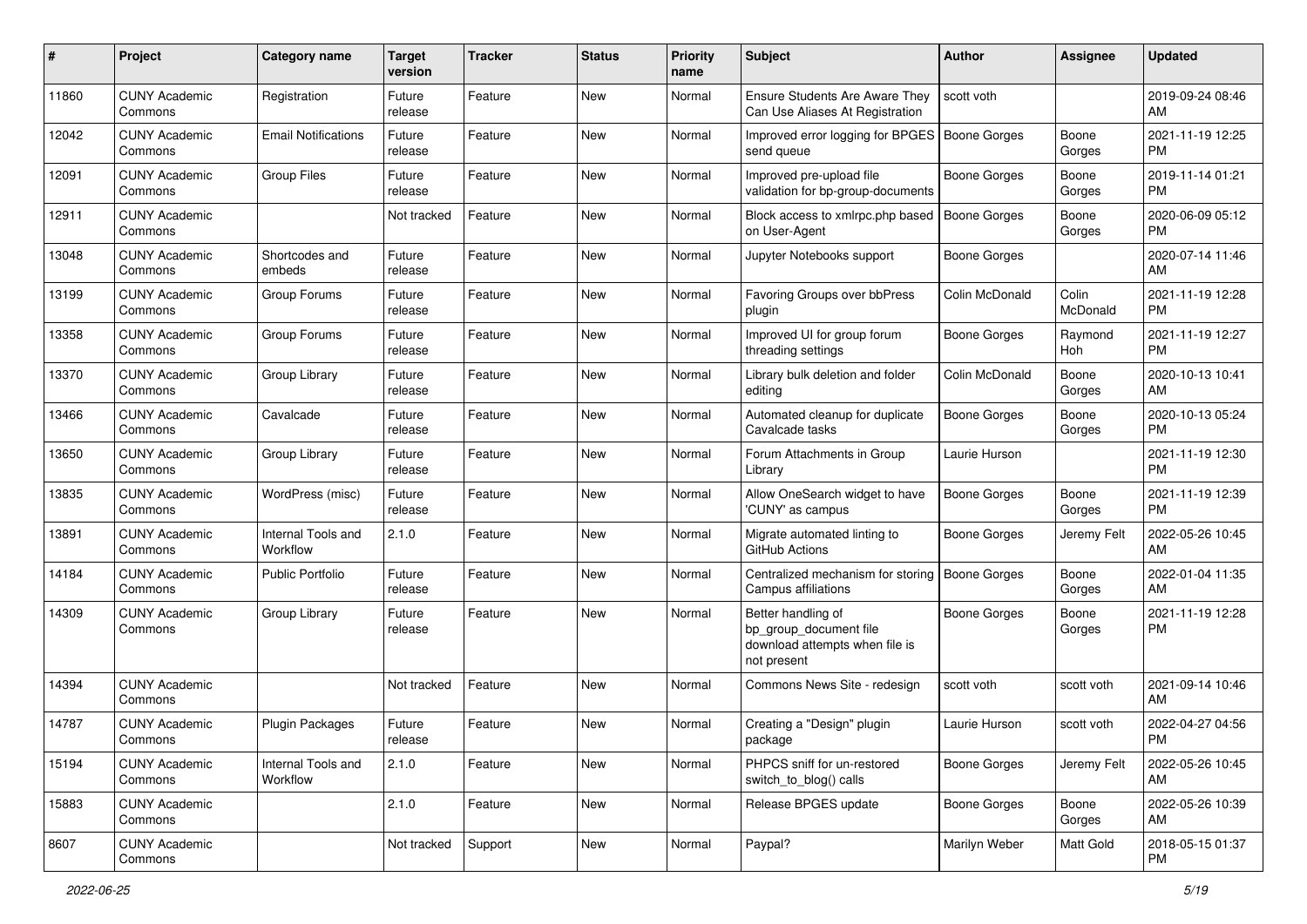| $\pmb{\sharp}$ | Project                         | <b>Category name</b>     | Target<br>version | <b>Tracker</b> | <b>Status</b> | <b>Priority</b><br>name | <b>Subject</b>                                                  | <b>Author</b>      | <b>Assignee</b>       | <b>Updated</b>                |
|----------------|---------------------------------|--------------------------|-------------------|----------------|---------------|-------------------------|-----------------------------------------------------------------|--------------------|-----------------------|-------------------------------|
| 9729           | <b>CUNY Academic</b><br>Commons | <b>SEO</b>               | Not tracked       | Support        | <b>New</b>    | Normal                  | 503 Errors showing on<br>newlaborforum.cuny.edu                 | Diane Krauthamer   | Raymond<br>Hoh        | 2018-05-22 04:48<br><b>PM</b> |
| 10839          | <b>CUNY Academic</b><br>Commons | About page               | Not tracked       | Support        | <b>New</b>    | Normal                  | <b>Mission Statement Needs</b><br>Revision                      | scott voth         | Matt Gold             | 2018-12-26 10:58<br>AM        |
| 11496          | <b>CUNY Academic</b><br>Commons | <b>Public Portfolio</b>  | 1.15.2            | Support        | New           | Normal                  | Replace Twitter Icon on Member<br>Portfolio page                | scott voth         | Boone<br>Gorges       | 2019-06-06 01:03<br><b>PM</b> |
| 11545          | <b>CUNY Academic</b><br>Commons | <b>WordPress Plugins</b> | Not tracked       | Support        | <b>New</b>    | Normal                  | Twitter searches in WordPress                                   | Gina Cherry        | Matt Gold             | 2019-09-23 01:03<br><b>PM</b> |
| 11624          | <b>CUNY Academic</b><br>Commons | WordPress (misc)         | Not tracked       | Support        | <b>New</b>    | Normal                  | Change pages into posts or swap<br>database for a Commons site? | Stephen Klein      | Raymond<br><b>Hoh</b> | 2019-07-09 11:04<br>AM        |
| 11883          | <b>CUNY Academic</b><br>Commons | Help/Codex               | Not tracked       | Support        | New           | Normal                  | Need Embedding Help Page<br>Update (Tableau)                    | Anthony Wheeler    | scott voth            | 2019-09-24 08:49<br>AM        |
| 12247          | <b>CUNY Academic</b><br>Commons | Publicity                | Not tracked       | Support        | New           | Normal                  | <b>Screenshot of First Commons</b><br>Homepage                  | scott voth         | scott voth            | 2020-01-14 12:08<br><b>PM</b> |
| 12328          | <b>CUNY Academic</b><br>Commons |                          | Not tracked       | Support        | <b>New</b>    | Normal                  | Sign up Code for Non-CUNY<br>Faculty                            | Laurie Hurson      |                       | 2020-01-28 10:25<br>AM        |
| 12352          | <b>CUNY Academic</b><br>Commons |                          | Not tracked       | Support        | <b>New</b>    | Normal                  | "posts list" page builder block<br>option                       | Marilyn Weber      |                       | 2020-02-03 01:29<br><b>PM</b> |
| 12382          | <b>CUNY Academic</b><br>Commons | Membership               | Not tracked       | Support        | <b>New</b>    | Normal                  | Email request change                                            | Marilyn Weber      | Marilyn<br>Weber      | 2020-02-06 12:56<br><b>PM</b> |
| 13286          | <b>CUNY Academic</b><br>Commons |                          | Not tracked       | Support        | <b>New</b>    | Normal                  | problem connecting with<br>WordPress app                        | Marilyn Weber      | Raymond<br>Hoh        | 2020-09-08 11:16<br>AM        |
| 14911          | <b>CUNY Academic</b><br>Commons | <b>WordPress Themes</b>  | Not tracked       | Support        | <b>New</b>    | Normal                  | Twentytwentyone theme                                           | Marilyn Weber      |                       | 2021-10-28 10:37<br>AM        |
| 15045          | <b>CUNY Academic</b><br>Commons |                          |                   | Support        | <b>New</b>    | Normal                  | no result for KCeL in the search<br>box on the commons          | Marilyn Weber      |                       | 2021-12-10 11:29<br>AM        |
| 15565          | <b>CUNY Academic</b><br>Commons |                          |                   | Support        | <b>New</b>    | Normal                  | Events - send updates to an email   Marilyn Weber<br>listserv   |                    |                       | 2022-03-10 01:06<br><b>PM</b> |
| 15685          | <b>CUNY Academic</b><br>Commons |                          |                   | Support        | <b>New</b>    | High                    | problem with chrome?                                            | Marilyn Weber      |                       | 2022-04-25 03:40<br><b>PM</b> |
| 15767          | <b>CUNY Academic</b><br>Commons | WordPress (misc)         |                   | Support        | <b>New</b>    | Normal                  | Site loading slowly                                             | scott voth         | Boone<br>Gorges       | 2022-04-04 08:56<br><b>PM</b> |
| 15816          | <b>CUNY Academic</b><br>Commons |                          | Not tracked       | Support        | <b>New</b>    | Normal                  | slow loading at SPS                                             | Marilyn Weber      |                       | 2022-04-05 01:26<br><b>PM</b> |
| 3565           | <b>CUNY Academic</b><br>Commons | My Commons               | Not tracked       | Documentation  | <b>New</b>    | Normal                  | Load Newest inconsistencies                                     | <b>Chris Stein</b> | scott voth            | 2015-11-09 01:16<br><b>PM</b> |
| 12392          | <b>CUNY Academic</b><br>Commons | Help/Codex               | Not tracked       | Documentation  | <b>New</b>    | Normal                  | <b>Updates to Common Commons</b><br>Questions on Help Page      | scott voth         | Margaret<br>Galvan    | 2020-02-11 10:53<br>AM        |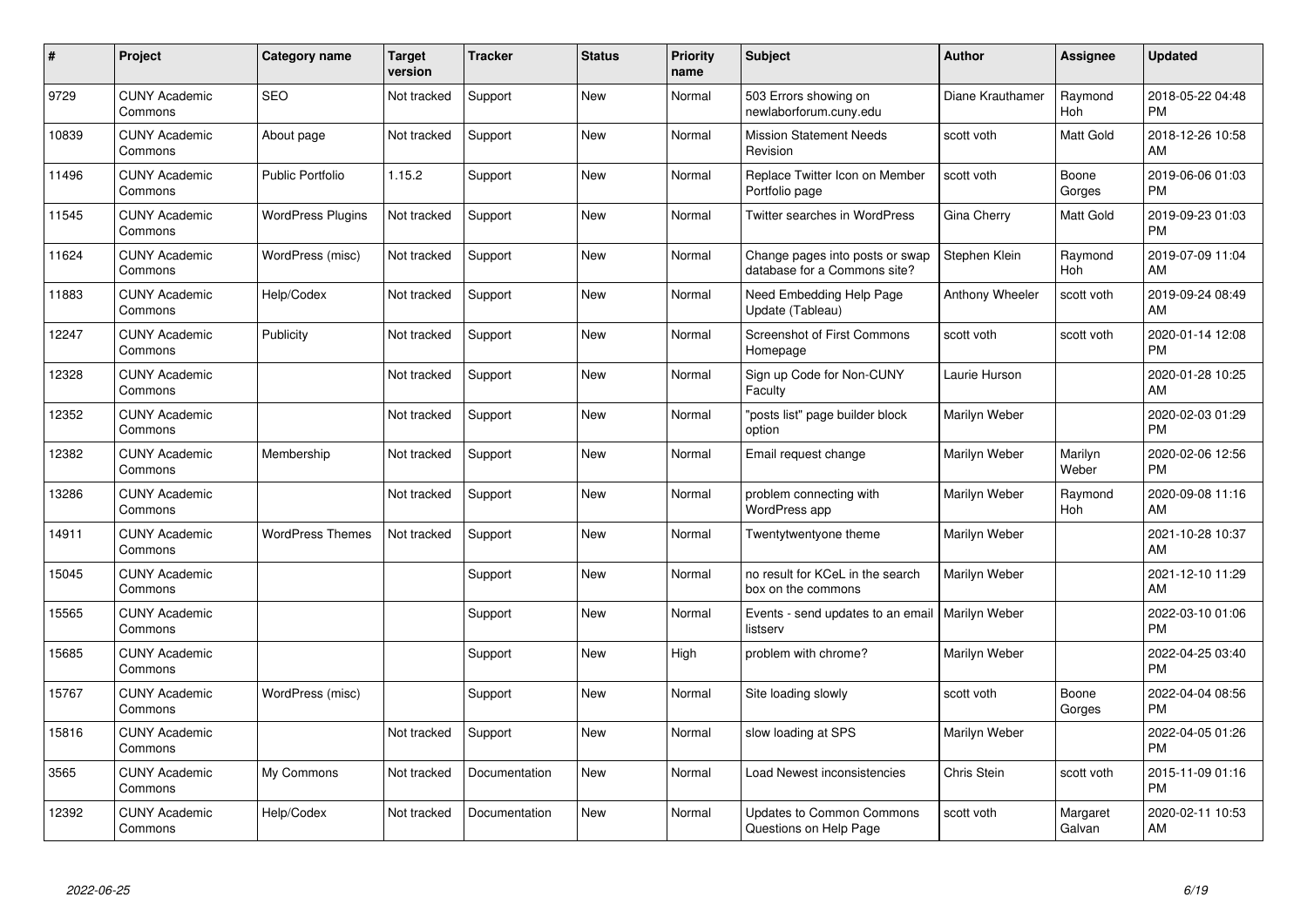| #     | <b>Project</b>                  | Category name               | <b>Target</b><br>version | Tracker   | <b>Status</b> | <b>Priority</b><br>name | <b>Subject</b>                                                                       | <b>Author</b>           | Assignee            | <b>Updated</b>                |
|-------|---------------------------------|-----------------------------|--------------------------|-----------|---------------|-------------------------|--------------------------------------------------------------------------------------|-------------------------|---------------------|-------------------------------|
| 3506  | <b>CUNY Academic</b><br>Commons | Publicity                   | 1.7                      | Publicity | <b>New</b>    | Normal                  | Prepare 1.7 email messaging                                                          | Micki Kaufman           | Micki<br>Kaufman    | 2014-10-01 12:36<br><b>PM</b> |
| 3509  | <b>CUNY Academic</b><br>Commons | Publicity                   | 1.7                      | Publicity | <b>New</b>    | Normal                  | Create 1.7 digital signage imagery                                                   | Micki Kaufman           | Marilyn<br>Weber    | 2014-10-01 12:40<br><b>PM</b> |
| 5298  | <b>CUNY Academic</b><br>Commons |                             | Not tracked              | Publicity | New           | Normal                  | Survey Pop-Up Text                                                                   | Samantha Raddatz        | Samantha<br>Raddatz | 2016-03-22 12:27<br><b>PM</b> |
| 6665  | <b>CUNY Academic</b><br>Commons |                             | Not tracked              | Publicity | <b>New</b>    | Normal                  | Dead Link in 1.10 announcement<br>post                                               | Paige Dupont            | <b>Stephen Real</b> | 2016-12-01 03:11<br><b>PM</b> |
| 11393 | <b>CUNY Academic</b><br>Commons |                             | Not tracked              | Publicity | New           | Normal                  | After 1.15 release, ceate a hero<br>slide and post about adding a site<br>to a group | scott voth              | Patrick<br>Sweeney  | 2019-05-14 10:32<br>AM        |
| 14475 | <b>CUNY Academic</b><br>Commons |                             | Not tracked              | Publicity | <b>New</b>    | Normal                  | <b>OER Showcase Page</b>                                                             | Laurie Hurson           | Laurie Hurson       | 2021-09-14 10:46<br>AM        |
| 3059  | <b>CUNY Academic</b><br>Commons | Group Forums                | Future<br>release        | Design/UX | <b>New</b>    | Normal                  | Forum Post Permissable Content<br><b>Explanatory Text</b>                            | <b>Chris Stein</b>      | Chris Stein         | 2015-04-02 11:27<br>AM        |
| 4222  | <b>CUNY Academic</b><br>Commons | User Experience             | Future<br>release        | Design/UX | <b>New</b>    | Normal                  | Add information to 'Delete<br>Account' page                                          | Samantha Raddatz        | scott voth          | 2015-06-26 11:35<br>AM        |
| 4225  | <b>CUNY Academic</b><br>Commons | DiRT Integration            | Future<br>release        | Design/UX | <b>New</b>    | Normal                  | Add information to DIRT page (in<br>Create a Group)                                  | Samantha Raddatz        | Matt Gold           | 2015-06-26 03:14<br><b>PM</b> |
| 4226  | <b>CUNY Academic</b><br>Commons | <b>BuddyPress Docs</b>      | Future<br>release        | Design/UX | New           | Normal                  | Add option to connect a Doc with<br>a Group                                          | Samantha Raddatz        | Samantha<br>Raddatz | 2015-09-09 04:08<br><b>PM</b> |
| 4253  | <b>CUNY Academic</b><br>Commons | <b>Public Portfolio</b>     | Future<br>release        | Design/UX | <b>New</b>    | Normal                  | Encourage users to add portfolio<br>content                                          | Samantha Raddatz        | Samantha<br>Raddatz | 2015-07-07 11:32<br>AM        |
| 4592  | <b>CUNY Academic</b><br>Commons | Events                      | Future<br>release        | Design/UX | New           | Normal                  | Event Creation - Venue Dropdown  <br>Slow                                            | Samantha Raddatz        | Boone<br>Gorges     | 2015-09-14 04:56<br><b>PM</b> |
| 4622  | <b>CUNY Academic</b><br>Commons | <b>Public Portfolio</b>     | Future<br>release        | Design/UX | <b>New</b>    | Normal                  | <b>Profile Visibility Settings</b>                                                   | Samantha Raddatz        | Samantha<br>Raddatz | 2015-09-21 12:18<br><b>PM</b> |
| 5182  | <b>CUNY Academic</b><br>Commons | Social Paper                | Future<br>release        | Design/UX | <b>New</b>    | Normal                  | "Publishing" a private paper on<br>social paper?                                     | Raffi<br>Khatchadourian | Boone<br>Gorges     | 2016-10-13 04:12<br><b>PM</b> |
| 5183  | <b>CUNY Academic</b><br>Commons | Social Paper                | Future<br>release        | Design/UX | New           | Normal                  | Creating a new paper when<br>viewing an existing paper                               | Raffi<br>Khatchadourian | Samantha<br>Raddatz | 2016-02-02 12:09<br><b>PM</b> |
| 7624  | <b>CUNY Academic</b><br>Commons | BuddyPress (misc)           | Future<br>release        | Design/UX | <b>New</b>    | Normal                  | <b>BP</b> Notifications                                                              | Luke Waltzer            | Paige Dupont        | 2017-02-08 10:43<br><b>PM</b> |
| 10439 | <b>CUNY Academic</b><br>Commons | Design                      | 2.1.0                    | Design/UX | <b>New</b>    | Normal                  | Create Style Guide for Commons                                                       | Sonja Leix              | Sara Cannon         | 2022-06-23 06:20<br><b>PM</b> |
| 10580 | <b>CUNY Academic</b><br>Commons | Information<br>Architecture | Future<br>release        | Design/UX | <b>New</b>    | Normal                  | Primary nav item review                                                              | <b>Boone Gorges</b>     | Sara Cannon         | 2021-11-19 12:37<br><b>PM</b> |
| 11843 | <b>CUNY Academic</b><br>Commons | WordPress (misc)            | Future<br>release        | Design/UX | <b>New</b>    | Normal                  | Tweaking the Gutenberg Editor<br>Interface                                           | Laurie Hurson           |                     | 2022-04-26 12:00<br><b>PM</b> |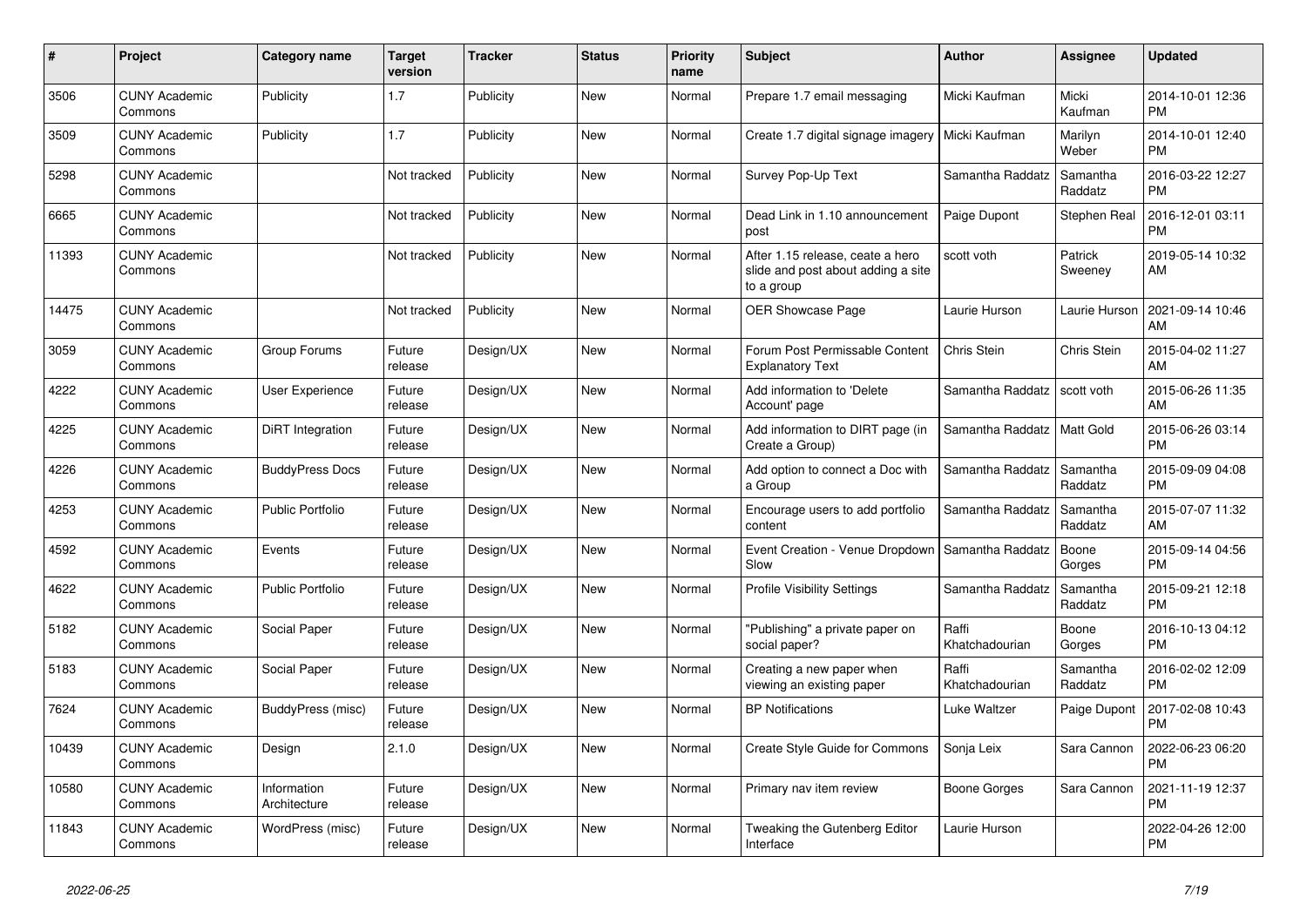| #     | Project                         | Category name              | Target<br>version | <b>Tracker</b> | <b>Status</b> | <b>Priority</b><br>name | <b>Subject</b>                                                                | Author                  | <b>Assignee</b>       | <b>Updated</b>                |
|-------|---------------------------------|----------------------------|-------------------|----------------|---------------|-------------------------|-------------------------------------------------------------------------------|-------------------------|-----------------------|-------------------------------|
| 15210 | <b>CUNY Academic</b><br>Commons | Analytics                  | Not tracked       | Design/UX      | <b>New</b>    | Normal                  | Google Analytics improvements                                                 | Colin McDonald          | Boone<br>Gorges       | 2022-05-24 10:47<br>AM        |
| 11968 | JustPublics@365<br>MediaCamp    |                            |                   | Feature        | <b>New</b>    | Normal                  | Nanoscience Retractable Display<br>Unit                                       | Donald Cherry           | Bonnie<br>Eissner     | 2021-02-19 08:50<br>AM        |
| 2167  | <b>CUNY Academic</b><br>Commons | WordPress (misc)           | Future<br>release | <b>Bug</b>     | Assigned      | Normal                  | CAC-Livestream Plugin Issues                                                  | Michael Smith           | Dominic<br>Giglio     | 2015-01-02 03:06<br><b>PM</b> |
| 4388  | <b>CUNY Academic</b><br>Commons | WordPress (misc)           | Future<br>release | <b>Bug</b>     | Assigned      | Normal                  | Repeated request for<br>authentication.                                       | Alice.Lynn<br>McMichael | Raymond<br><b>Hoh</b> | 2015-08-11 07:35<br><b>PM</b> |
| 4438  | <b>CUNY Academic</b><br>Commons | Events                     | Future<br>release | Bug            | Assigned      | Normal                  | Events Calendar - Export<br><b>Recurring Events</b>                           | scott voth              | Daniel Jones          | 2016-05-23 04:25<br><b>PM</b> |
| 4661  | <b>CUNY Academic</b><br>Commons | User Experience            | Future<br>release | <b>Bug</b>     | Assigned      | Normal                  | <b>Simplify Events text</b>                                                   | <b>Matt Gold</b>        | Samantha<br>Raddatz   | 2015-10-02 09:06<br><b>PM</b> |
| 5268  | <b>CUNY Academic</b><br>Commons | Group Forums               | Future<br>release | <b>Bug</b>     | Assigned      | Normal                  | Long-time to post to multiple<br>groups                                       | Luke Waltzer            | Daniel Jones          | 2016-09-07 06:31<br><b>PM</b> |
| 5691  | <b>CUNY Academic</b><br>Commons | <b>Blogs (BuddyPress)</b>  | Future<br>release | <b>Bug</b>     | Assigned      | High                    | Differing numbers on Sites display   Matt Gold                                |                         | Raymond<br>Hoh        | 2016-06-13 01:37<br><b>PM</b> |
| 5827  | <b>CUNY Academic</b><br>Commons | <b>Public Portfolio</b>    | Future<br>release | <b>Bug</b>     | Assigned      | Normal                  | Academic Interests square<br>bracket links not working                        | scott voth              | Chris Stein           | 2016-08-11 11:59<br><b>PM</b> |
| 6671  | <b>CUNY Academic</b><br>Commons | Reply By Email             | Not tracked       | Bug            | Assigned      | Normal                  | "Post too often" RBE error<br>message                                         | <b>Matt Gold</b>        | Raymond<br>Hoh        | 2016-11-11 09:55<br>AM        |
| 6995  | <b>CUNY Academic</b><br>Commons | Home Page                  | Not tracked       | Bug            | Assigned      | Normal                  | member filter on homepage not<br>working                                      | Matt Gold               | Raymond<br>Hoh        | 2016-12-11 09:46<br><b>PM</b> |
| 9835  | <b>CUNY Academic</b><br>Commons | Group Forums               | Future<br>release | <b>Bug</b>     | Assigned      | Normal                  | add a "like" function?                                                        | Marilyn Weber           | <b>Erik Trainer</b>   | 2018-06-05 01:49<br><b>PM</b> |
| 12436 | <b>CUNY Academic</b><br>Commons |                            | Not tracked       | Bug            | Assigned      | Normal                  | Nightly system downtime                                                       | Boone Gorges            |                       | 2020-08-01 09:30<br>AM        |
| 58    | <b>CUNY Academic</b><br>Commons | BuddyPress (misc)          | Future<br>release | Feature        | Assigned      | Low                     | Make member search sortable by<br>last name                                   | Roberta Brody           | Boone<br>Gorges       | 2010-08-26 02:38<br><b>PM</b> |
| 287   | <b>CUNY Academic</b><br>Commons | WordPress (misc)           | Future<br>release | Feature        | Assigned      | Normal                  | Create troubleshooting tool for<br>account sign-up                            | Matt Gold               | Boone<br>Gorges       | 2015-11-09 06:17<br><b>PM</b> |
| 310   | <b>CUNY Academic</b><br>Commons | BuddyPress (misc)          | Future<br>release | Feature        | Assigned      | Low                     | <b>Friend Request Email</b>                                                   | Matt Gold               | Samantha<br>Raddatz   | 2015-11-09 05:08<br><b>PM</b> |
| 333   | <b>CUNY Academic</b><br>Commons | <b>Email Notifications</b> | Future<br>release | Feature        | Assigned      | Low                     | Delay Forum Notification Email<br>Delivery Until After Editing Period<br>Ends | <b>Matt Gold</b>        | Raymond<br>Hoh        | 2015-11-09 06:01<br><b>PM</b> |
| 365   | <b>CUNY Academic</b><br>Commons | WordPress (misc)           | Future<br>release | Feature        | Assigned      | Normal                  | <b>Create Mouseover Tooltips</b><br>throughout Site                           | <b>Matt Gold</b>        | Chris Stein           | 2015-11-09 06:18<br><b>PM</b> |
| 370   | <b>CUNY Academic</b><br>Commons | Registration               | Future<br>release | Feature        | Assigned      | High                    | <b>Guest Accounts</b>                                                         | <b>Matt Gold</b>        | Matt Gold             | 2015-04-09 09:33<br><b>PM</b> |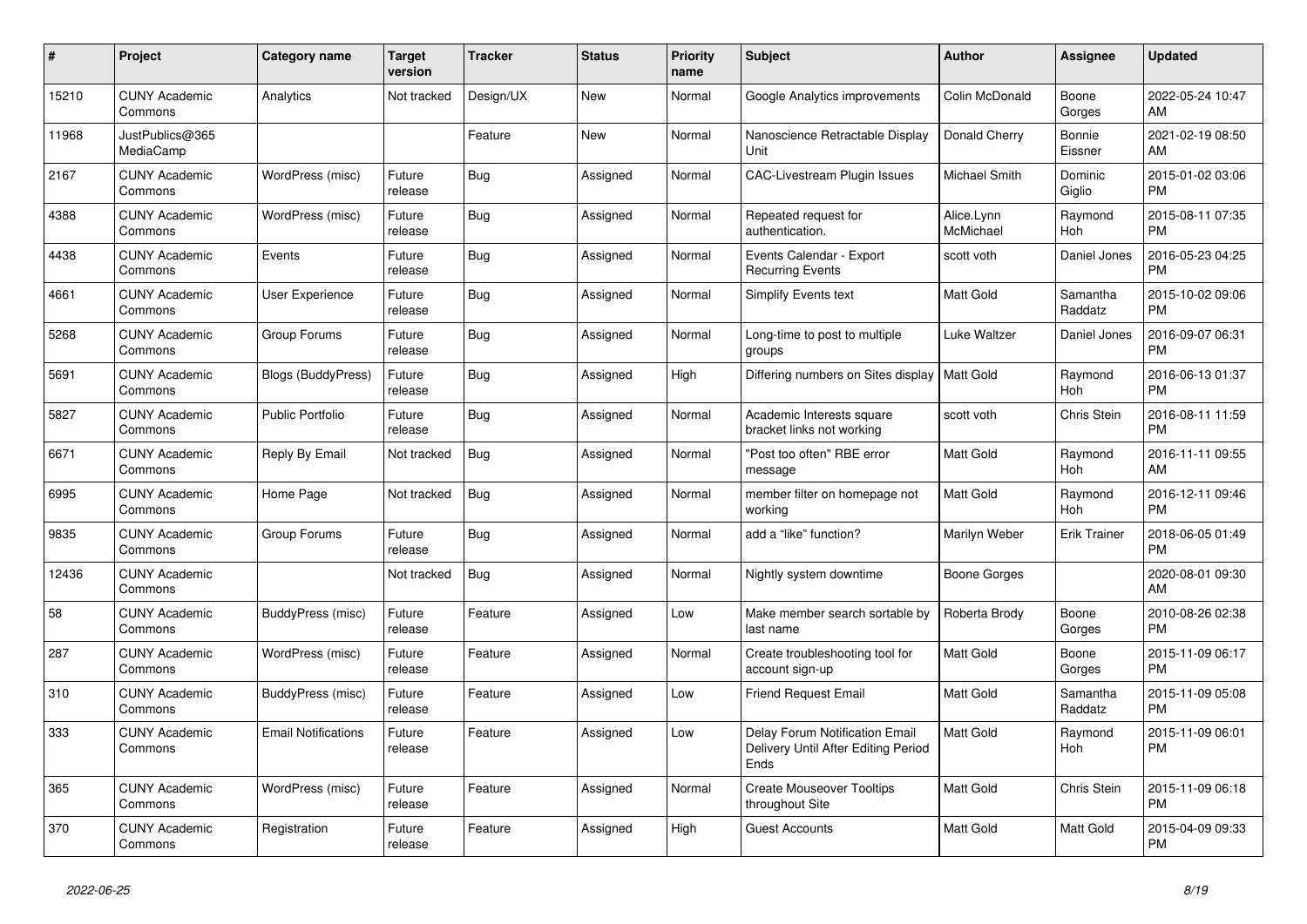| #    | Project                         | <b>Category name</b>     | <b>Target</b><br>version | <b>Tracker</b> | <b>Status</b> | <b>Priority</b><br>name | Subject                                                                      | Author              | <b>Assignee</b>     | <b>Updated</b>                |
|------|---------------------------------|--------------------------|--------------------------|----------------|---------------|-------------------------|------------------------------------------------------------------------------|---------------------|---------------------|-------------------------------|
| 377  | <b>CUNY Academic</b><br>Commons | BuddyPress (misc)        | Future<br>release        | Feature        | Assigned      | Normal                  | Like buttons                                                                 | <b>Matt Gold</b>    | Boone<br>Gorges     | 2010-11-16 05:13<br><b>PM</b> |
| 412  | <b>CUNY Academic</b><br>Commons | <b>WordPress Themes</b>  | Future<br>release        | Feature        | Assigned      | Normal                  | <b>Featured Themes</b>                                                       | Matt Gold           | Dominic<br>Giglio   | 2015-01-05 08:44<br><b>PM</b> |
| 435  | CUNY Academic<br>Commons        | BuddyPress (misc)        | Future<br>release        | Feature        | Assigned      | Normal                  | Include Avatar Images in Forum<br><b>Post Notification Emails</b>            | Matt Gold           | Boone<br>Gorges     | 2010-12-08 12:40<br><b>PM</b> |
| 481  | <b>CUNY Academic</b><br>Commons | Groups (misc)            | Future<br>release        | Feature        | Assigned      | Normal                  | ability to archive inactive groups<br>and blogs                              | Michael Mandiberg   | Samantha<br>Raddatz | 2015-11-09 05:56<br><b>PM</b> |
| 497  | <b>CUNY Academic</b><br>Commons | <b>WordPress Plugins</b> | Future<br>release        | Feature        | Assigned      | Normal                  | Drag and Drop Ordering on<br>Gallery Post Plugin                             | Matt Gold           | Ron Rennick         | 2015-11-09 06:18<br><b>PM</b> |
| 500  | <b>CUNY Academic</b><br>Commons | <b>BuddyPress</b> (misc) | Future<br>release        | Feature        | Assigned      | Normal                  | <b>Export Group Data</b>                                                     | Matt Gold           | Boone<br>Gorges     | 2010-12-19 12:09<br><b>PM</b> |
| 519  | <b>CUNY Academic</b><br>Commons | <b>BuddyPress Docs</b>   | Future<br>release        | Feature        | Assigned      | Low                     | TOC for individual docs - for new<br>BP "wiki-like" plugin                   | scott voth          | Boone<br>Gorges     | 2015-11-09 05:54<br><b>PM</b> |
| 554  | <b>CUNY Academic</b><br>Commons | BuddyPress (misc)        | Future<br>release        | Feature        | Assigned      | Normal                  | Add Trackback notifications to<br>site-wide activity feed                    | <b>Matt Gold</b>    | Boone<br>Gorges     | 2015-11-09 06:19<br><b>PM</b> |
| 585  | <b>CUNY Academic</b><br>Commons | Group Forums             | Future<br>release        | Feature        | Assigned      | Normal                  | Merge Forum Topics                                                           | Sarah Morgano       | Boone<br>Gorges     | 2011-07-06 04:11<br><b>PM</b> |
| 599  | CUNY Academic<br>Commons        | BuddyPress (misc)        | Future<br>release        | Feature        | Assigned      | Normal                  | Consider adding rating plugins for<br><b>BuddyPress/BBPress</b>              | Matt Gold           | Boone<br>Gorges     | 2011-08-22 06:50<br><b>PM</b> |
| 618  | <b>CUNY Academic</b><br>Commons | <b>BuddyPress Docs</b>   | Future<br>release        | Feature        | Assigned      | Normal                  | <b>BuddyPress Docs: export formats</b>                                       | <b>Boone Gorges</b> | Boone<br>Gorges     | 2015-11-09 05:38<br><b>PM</b> |
| 635  | <b>CUNY Academic</b><br>Commons | BuddyPress (misc)        | Future<br>release        | Feature        | Assigned      | Normal                  | Big Blue Button -<br>Videoconferencing in Groups and<br><b>Blogs</b>         | Matt Gold           | Boone<br>Gorges     | 2011-03-14 03:24<br><b>PM</b> |
| 653  | <b>CUNY Academic</b><br>Commons | Group Blogs              | Future<br>release        | Feature        | Assigned      | Normal                  | Redesign Integration of Groups<br>and Blogs                                  | <b>Matt Gold</b>    | Samantha<br>Raddatz | 2015-11-09 05:40<br><b>PM</b> |
| 658  | <b>CUNY Academic</b><br>Commons | <b>WordPress Plugins</b> | Future<br>release        | Feature        | Assigned      | Normal                  | Rebulid Sitewide Tag Suggestion                                              | <b>Matt Gold</b>    | Boone<br>Gorges     | 2015-01-05 08:47<br><b>PM</b> |
| 940  | <b>CUNY Academic</b><br>Commons | Redmine                  | Future<br>release        | Feature        | Assigned      | Low                     | Communication with users after<br>releases                                   | Matt Gold           | Dominic<br>Giglio   | 2012-09-09 04:36<br><b>PM</b> |
| 1105 | <b>CUNY Academic</b><br>Commons | WordPress (misc)         | Future<br>release        | Feature        | Assigned      | Normal                  | Rephrase Blog Privacy Options                                                | Matt Gold           | Samantha<br>Raddatz | 2015-11-09 06:19<br><b>PM</b> |
| 1165 | <b>CUNY Academic</b><br>Commons | <b>Email Invitations</b> | Future<br>release        | Feature        | Assigned      | Low                     | Allow saved lists of invitees under   Boone Gorges<br>Send Invites           |                     | Boone<br>Gorges     | 2015-11-09 06:03<br><b>PM</b> |
| 1192 | <b>CUNY Academic</b><br>Commons | Group Files              | Future<br>release        | Feature        | Assigned      | Low                     | When posting group files, allow<br>users to add a category without<br>saving | Matt Gold           | Raymond<br>Hoh      | 2015-11-09 05:53<br><b>PM</b> |
| 1417 | <b>CUNY Academic</b><br>Commons | <b>BuddyPress Docs</b>   | Future<br>release        | Feature        | Assigned      | Low                     | Bulk actions for BuddyPress Docs   Boone Gorges                              |                     | Boone<br>Gorges     | 2016-10-17 10:41<br><b>PM</b> |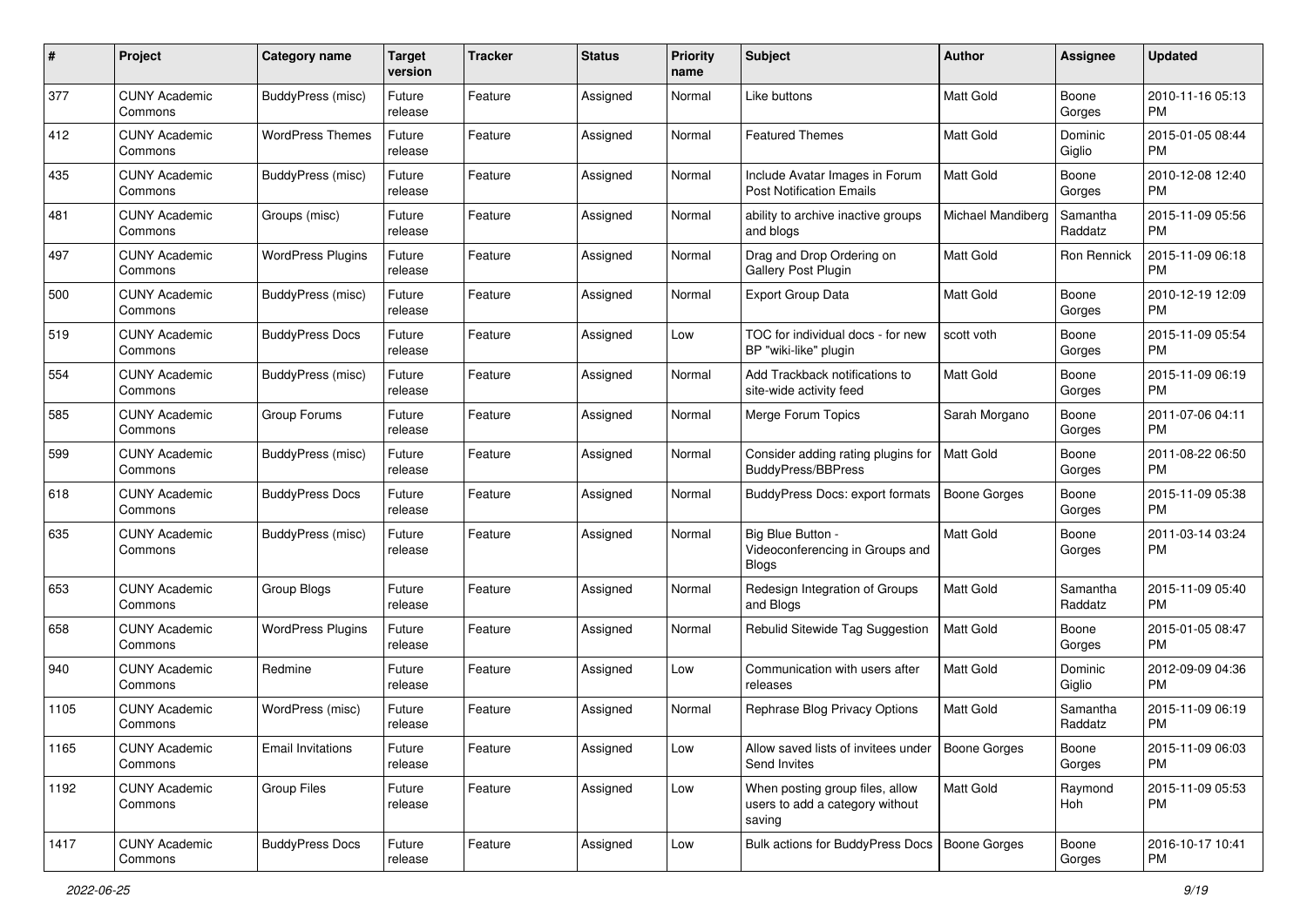| $\#$ | Project                         | <b>Category name</b>     | <b>Target</b><br>version | <b>Tracker</b> | <b>Status</b> | <b>Priority</b><br>name | <b>Subject</b>                                                    | Author              | <b>Assignee</b>   | <b>Updated</b>                |
|------|---------------------------------|--------------------------|--------------------------|----------------|---------------|-------------------------|-------------------------------------------------------------------|---------------------|-------------------|-------------------------------|
| 1422 | <b>CUNY Academic</b><br>Commons | <b>BuddyPress Docs</b>   | Future<br>release        | Feature        | Assigned      | Normal                  | Make "created Doc" activity icons<br>non-mini                     | <b>Boone Gorges</b> | Boone<br>Gorges   | 2015-11-09 05:48<br><b>PM</b> |
| 1423 | <b>CUNY Academic</b><br>Commons | BuddyPress (misc)        | Future<br>release        | Feature        | Assigned      | Low                     | Show an avatar for pingback<br>comment activity items             | Boone Gorges        | <b>Tahir Butt</b> | 2016-10-24 12:03<br><b>PM</b> |
| 1460 | <b>CUNY Academic</b><br>Commons | Analytics                | Future<br>release        | Feature        | Assigned      | Normal                  | Update System Report                                              | <b>Brian Foote</b>  | Boone<br>Gorges   | 2015-11-09 06:13<br><b>PM</b> |
| 1508 | <b>CUNY Academic</b><br>Commons | WordPress (misc)         | Future<br>release        | Feature        | Assigned      | Normal                  | Share login cookies across<br>mapped domains                      | Boone Gorges        | Boone<br>Gorges   | 2012-07-02 12:12<br><b>PM</b> |
| 1562 | <b>CUNY Academic</b><br>Commons | <b>WordPress Plugins</b> | Future<br>release        | Feature        | Assigned      | Low                     | Play with NYT Collaborative<br><b>Authoring Tool</b>              | <b>Matt Gold</b>    | Boone<br>Gorges   | 2015-01-05 08:47<br><b>PM</b> |
| 1744 | <b>CUNY Academic</b><br>Commons | <b>BuddyPress Docs</b>   | Future<br>release        | Feature        | Assigned      | Normal                  | Spreadsheet-style Docs                                            | Boone Gorges        | Boone<br>Gorges   | 2015-11-09 06:13<br><b>PM</b> |
| 1888 | <b>CUNY Academic</b><br>Commons | Home Page                | Future<br>release        | Feature        | Assigned      | Normal                  | Refactor BP MPO Activity Filter to<br>support proper pagination   | Sarah Morgano       | Boone<br>Gorges   | 2014-05-01 07:11<br><b>PM</b> |
| 1983 | <b>CUNY Academic</b><br>Commons | Home Page                | Future<br>release        | Feature        | Assigned      | Low                     | Media Library integration with<br><b>Featured Content plugin</b>  | Boone Gorges        | Dominic<br>Giglio | 2014-03-17 10:34<br>AM        |
| 2013 | <b>CUNY Academic</b><br>Commons | <b>Public Portfolio</b>  | Future<br>release        | Feature        | Assigned      | Low                     | Have Profile Privacy Options<br>show up only for filled-in fields | <b>Matt Gold</b>    | Boone<br>Gorges   | 2015-11-09 06:09<br><b>PM</b> |
| 2223 | <b>CUNY Academic</b><br>Commons | <b>WordPress Plugins</b> | Future<br>release        | Feature        | Assigned      | Low                     | Add Participad to the CUNY<br>Academic Commons                    | Matt Gold           | Boone<br>Gorges   | 2014-09-17 10:03<br>PM        |
| 2325 | <b>CUNY Academic</b><br>Commons | BuddyPress (misc)        | Future<br>release        | Feature        | Assigned      | Low                     | Profile should have separate<br>fields for first/last names       | local admin         | Boone<br>Gorges   | 2015-11-09 06:09<br><b>PM</b> |
| 2523 | <b>CUNY Academic</b><br>Commons | <b>BuddyPress Docs</b>   | Future<br>release        | Feature        | Assigned      | Normal                  | Allow Users to Upload Images to<br><b>BP</b> Docs                 | Matt Gold           | Boone<br>Gorges   | 2015-11-09 06:14<br><b>PM</b> |
| 2610 | <b>CUNY Academic</b><br>Commons | Group Invitations        | Future<br>release        | Feature        | Assigned      | Low                     | Request: Custom invitation<br>message to group invites            | local admin         | Boone<br>Gorges   | 2015-11-09 06:13<br><b>PM</b> |
| 2754 | <b>CUNY Academic</b><br>Commons | Design                   | Future<br>release        | Feature        | Assigned      | Normal                  | Determine strategy for CAC logo<br>handling in top header         | Micki Kaufman       | Chris Stein       | 2015-01-05 08:53<br><b>PM</b> |
| 2832 | <b>CUNY Academic</b><br>Commons | Public Portfolio         | Future<br>release        | Feature        | Assigned      | Normal                  | Improve interface for (not)<br>auto-linking profile fields        | Boone Gorges        | Chris Stein       | 2015-01-05 08:52<br><b>PM</b> |
| 2881 | <b>CUNY Academic</b><br>Commons | <b>Public Portfolio</b>  | Future<br>release        | Feature        | Assigned      | Normal                  | Redesign the UX for Profiles                                      | <b>Chris Stein</b>  | Chris Stein       | 2016-10-13 12:45<br><b>PM</b> |
| 3002 | <b>CUNY Academic</b><br>Commons | Search                   | Future<br>release        | Feature        | Assigned      | Normal                  | Overhaul CAC search by using<br>external search appliance         | Boone Gorges        | Boone<br>Gorges   | 2020-07-15 03:05<br><b>PM</b> |
| 3042 | <b>CUNY Academic</b><br>Commons | <b>Public Portfolio</b>  | Future<br>release        | Feature        | Assigned      | Normal                  | Browsing member interests                                         | Matt Gold           | Boone<br>Gorges   | 2015-03-21 09:04<br><b>PM</b> |
| 3080 | <b>CUNY Academic</b><br>Commons | Group Files              | Future<br>release        | Feature        | Assigned      | Low                     | Create a system to keep track of<br>file changes                  | <b>Matt Gold</b>    | Boone<br>Gorges   | 2014-02-26 10:04<br>PM        |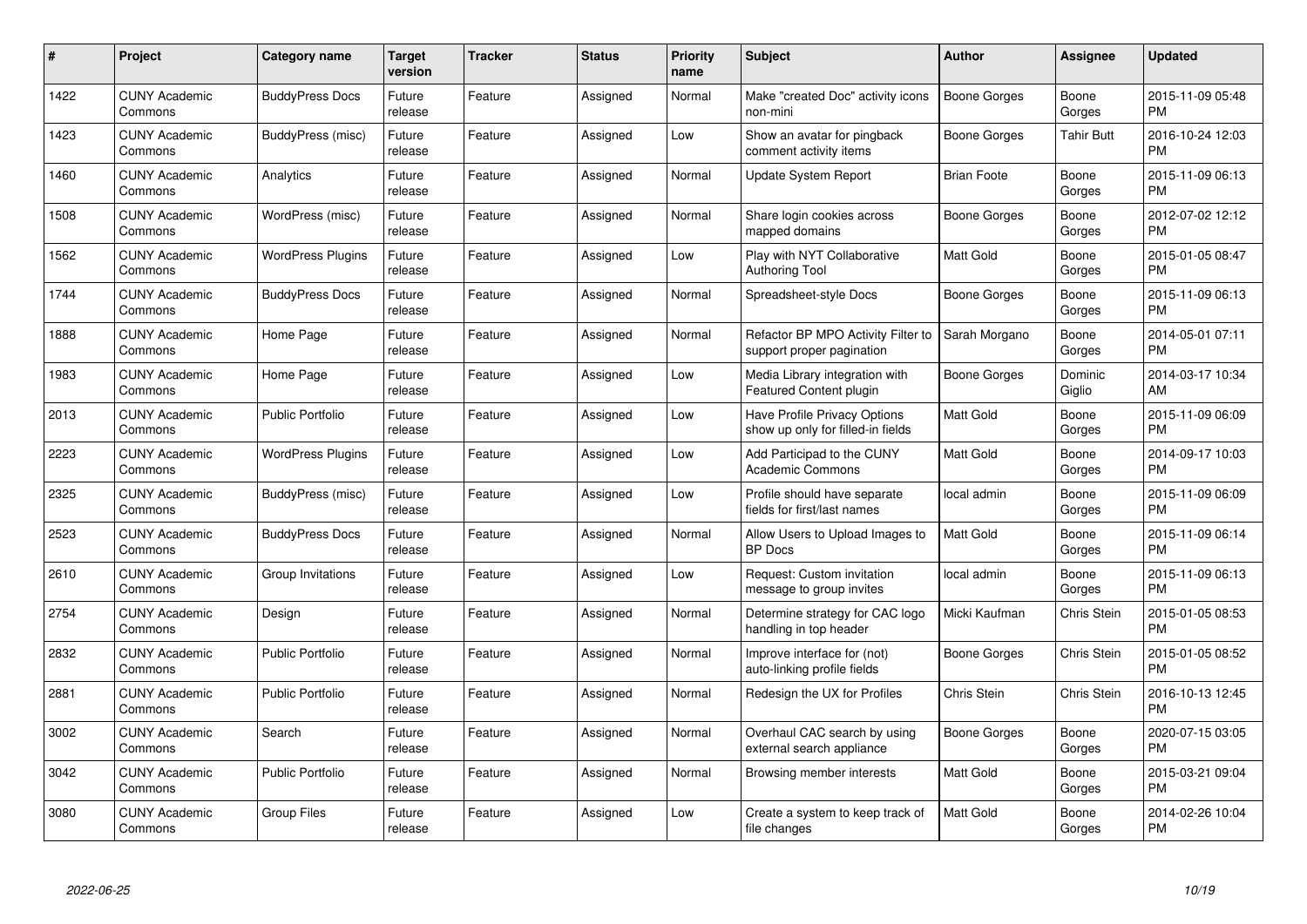| #    | Project                         | <b>Category name</b>           | <b>Target</b><br>version | <b>Tracker</b> | <b>Status</b> | <b>Priority</b><br>name | <b>Subject</b>                                                              | Author               | Assignee            | <b>Updated</b>                |
|------|---------------------------------|--------------------------------|--------------------------|----------------|---------------|-------------------------|-----------------------------------------------------------------------------|----------------------|---------------------|-------------------------------|
| 3090 | <b>CUNY Academic</b><br>Commons | Twitter page                   | Future<br>release        | Feature        | Assigned      | Normal                  | Prevent Retweets from showing<br>up on Commons twitter page                 | Matt Gold            | <b>Tahir Butt</b>   | 2016-10-24 11:31<br>AM        |
| 3192 | <b>CUNY Academic</b><br>Commons | Group Forums                   | Future<br>release        | Feature        | Assigned      | Normal                  | Customizable forum views for<br>bbPress 2.x group forums                    | <b>Boone Gorges</b>  | Raymond<br>Hoh      | 2015-11-09 12:47<br><b>PM</b> |
| 3193 | <b>CUNY Academic</b><br>Commons | Group Forums                   | Future<br>release        | Feature        | Assigned      | Normal                  | bbPress 2.x dynamic roles and<br><b>RBE</b>                                 | <b>Boone Gorges</b>  | Boone<br>Gorges     | 2014-09-30 01:30<br><b>PM</b> |
| 3220 | <b>CUNY Academic</b><br>Commons | <b>Public Portfolio</b>        | Future<br>release        | Feature        | Assigned      | Normal                  | Add indent/outdent option to<br>Formatting Buttons on Profile<br>Page       | <b>Matt Gold</b>     | Boone<br>Gorges     | 2014-05-21 10:39<br><b>PM</b> |
| 3230 | <b>CUNY Academic</b><br>Commons | Internal Tools and<br>Workflow | Not tracked              | Feature        | Assigned      | High                    | Scripts for quicker<br>provisioning/updating of<br>development environments | <b>Boone Gorges</b>  | Boone<br>Gorges     | 2016-01-26 04:54<br><b>PM</b> |
| 3308 | <b>CUNY Academic</b><br>Commons | Group Invitations              | Future<br>release        | Feature        | Assigned      | Normal                  | Allow members to rescind group<br>invitations                               | <b>Matt Gold</b>     | Boone<br>Gorges     | 2015-04-01 08:53<br><b>PM</b> |
| 3330 | <b>CUNY Academic</b><br>Commons | My Commons                     | Future<br>release        | Feature        | Assigned      | Normal                  | 'Commons Information" tool                                                  | <b>Boone Gorges</b>  | Chris Stein         | 2014-09-22 08:46<br><b>PM</b> |
| 3354 | <b>CUNY Academic</b><br>Commons | Group Files                    | Future<br>release        | Feature        | Assigned      | Low                     | Allow Group Download of Multiple<br><b>Selected Files</b>                   | Matt Gold            | Chris Stein         | 2014-08-01 08:50<br>AM        |
| 3458 | <b>CUNY Academic</b><br>Commons | Groups (misc)                  | Future<br>release        | Feature        | Assigned      | Normal                  | Filter Members of Group by<br>Campus                                        | <b>Michael Smith</b> | Samantha<br>Raddatz | 2014-09-26 08:32<br><b>PM</b> |
| 3473 | <b>CUNY Academic</b><br>Commons | User Experience                | Future<br>release        | Feature        | Assigned      | Normal                  | Commons profile: Add help info<br>about "Positions" replacing "title"       | Keith Miyake         | Samantha<br>Raddatz | 2015-11-09 02:28<br><b>PM</b> |
| 3475 | <b>CUNY Academic</b><br>Commons | Events                         | Future<br>release        | Feature        | Assigned      | Normal                  | Request to add plugin to<br>streamline room<br>booking/appointment booking  | Naomi Barrettara     | Boone<br>Gorges     | 2014-12-01 05:14<br><b>PM</b> |
| 3517 | <b>CUNY Academic</b><br>Commons | My Commons                     | Future<br>release        | Feature        | Assigned      | Normal                  | Mute/Unmute My Commons<br>updates                                           | Matt Gold            | Raymond<br>Hoh      | 2015-11-09 01:19<br><b>PM</b> |
| 3536 | <b>CUNY Academic</b><br>Commons | My Commons                     | Future<br>release        | Feature        | Assigned      | Normal                  | Infinite Scroll on My Commons<br>page                                       | Matt Gold            | Raymond<br>Hoh      | 2015-04-13 04:42<br><b>PM</b> |
| 3662 | <b>CUNY Academic</b><br>Commons | <b>SEO</b>                     | Future<br>release        | Feature        | Assigned      | Normal                  | Duplicate Content/SEO/Google<br>issues                                      | Matt Gold            | Raymond<br>Hoh      | 2015-04-13 04:37<br><b>PM</b> |
| 3759 | <b>CUNY Academic</b><br>Commons | WordPress (misc)               | Future<br>release        | Feature        | Assigned      | Normal                  | Review Interface for Adding Users   Matt Gold<br>to Blogs                   |                      | Boone<br>Gorges     | 2015-03-24 05:52<br>PM        |
| 3768 | <b>CUNY Academic</b><br>Commons | Public Portfolio               | Future<br>release        | Feature        | Assigned      | Normal                  | Institutions/Past positions on<br>public portfolios                         | Matt Gold            | Boone<br>Gorges     | 2018-04-23 10:44<br>AM        |
| 3770 | <b>CUNY Academic</b><br>Commons | Public Portfolio               | Future<br>release        | Feature        | Assigned      | Normal                  | Improve Layout/Formatting of<br>Positions Area on Public<br>Portfolios      | Matt Gold            | Chris Stein         | 2015-04-01 09:17<br>PM        |
| 4053 | <b>CUNY Academic</b><br>Commons | Events                         | Future<br>release        | Feature        | Assigned      | Normal                  | Create new tab for past events                                              | Matt Gold            | Boone<br>Gorges     | 2015-05-12 02:10<br><b>PM</b> |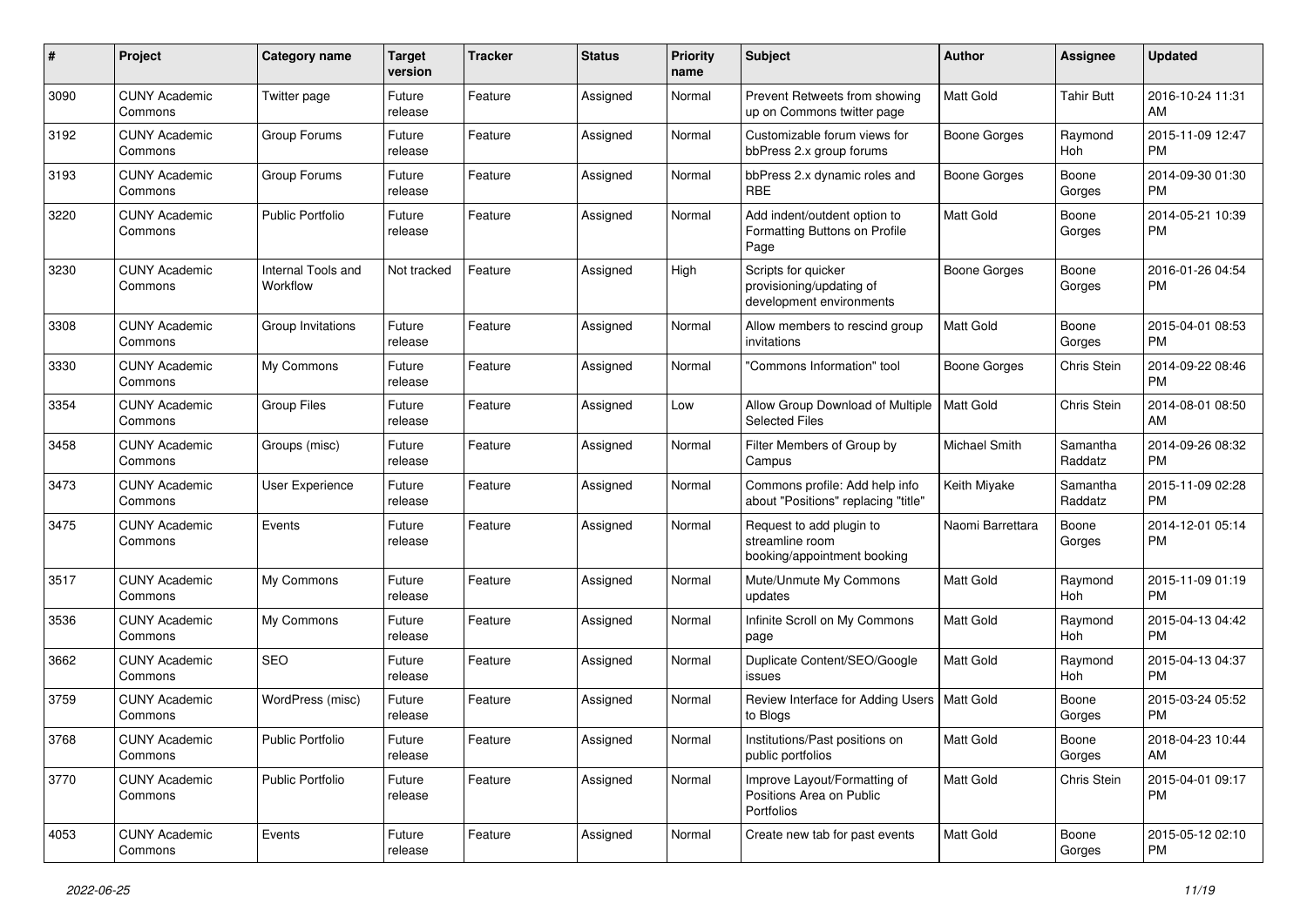| #    | <b>Project</b>                  | <b>Category name</b>      | <b>Target</b><br>version | <b>Tracker</b> | <b>Status</b> | <b>Priority</b><br>name | <b>Subject</b>                                                                        | <b>Author</b>    | Assignee            | <b>Updated</b>                |
|------|---------------------------------|---------------------------|--------------------------|----------------|---------------|-------------------------|---------------------------------------------------------------------------------------|------------------|---------------------|-------------------------------|
| 4238 | <b>CUNY Academic</b><br>Commons | Events                    | Future<br>release        | Feature        | Assigned      | Normal                  | Copy Events to Other Groups?                                                          | <b>Matt Gold</b> | Boone<br>Gorges     | 2015-07-02 10:08<br>AM        |
| 4980 | <b>CUNY Academic</b><br>Commons | Home Page                 | Future<br>release        | Feature        | Assigned      | Normal                  | <b>CAC Featured Content -- Adding</b><br>Randomization                                | Matt Gold        | Boone<br>Gorges     | 2016-12-12 03:01<br><b>PM</b> |
| 5016 | <b>CUNY Academic</b><br>Commons | Events                    | Future<br>release        | Feature        | Assigned      | Low                     | Allow comments to be posted on<br>events                                              | Matt Gold        | Raymond<br>Hoh      | 2019-03-01 02:23<br><b>PM</b> |
| 5225 | <b>CUNY Academic</b><br>Commons | Registration              | Future<br>release        | Feature        | Assigned      | Normal                  | On-boarding Issues                                                                    | Luke Waltzer     | Samantha<br>Raddatz | 2016-02-12 02:58<br><b>PM</b> |
| 5234 | <b>CUNY Academic</b><br>Commons | Membership                | Future<br>release        | Feature        | Assigned      | Normal                  | Write Unconfirmed patch for WP                                                        | Boone Gorges     | Boone<br>Gorges     | 2016-10-24 11:18<br>AM        |
| 5316 | <b>CUNY Academic</b><br>Commons | <b>User Experience</b>    | Future<br>release        | Feature        | Assigned      | Normal                  | Prompt user email address<br>updates                                                  | Matt Gold        | <b>Stephen Real</b> | 2016-12-21 03:30<br><b>PM</b> |
| 5581 | <b>CUNY Academic</b><br>Commons | Analytics                 | Future<br>release        | Feature        | Assigned      | Normal                  | Explore alternatives to Google<br>Analytics                                           | <b>Matt Gold</b> | Valerie<br>Townsend | 2020-04-17 03:12<br><b>PM</b> |
| 5696 | <b>CUNY Academic</b><br>Commons | Events                    | Future<br>release        | Feature        | Assigned      | Normal                  | Events Calendar - display options<br>calendar aggregation                             | Matt Gold        | Boone<br>Gorges     | 2016-10-13 11:44<br>AM        |
| 5955 | <b>CUNY Academic</b><br>Commons | Outreach                  | Future<br>release        | Feature        | Assigned      | Normal                  | Create auto-newsletter for<br>commons members                                         | Matt Gold        | Luke Waltzer        | 2016-08-30 10:34<br>AM        |
| 6115 | <b>CUNY Academic</b><br>Commons | Publicity                 | Not tracked              | Feature        | Assigned      | Normal                  | create digital signage for GC                                                         | Matt Gold        | scott voth          | 2016-10-11 10:09<br><b>PM</b> |
| 6426 | <b>CUNY Academic</b><br>Commons | Spam/Spam<br>Prevention   | Future<br>release        | Feature        | Assigned      | Normal                  | Force captcha on all comments?                                                        | Matt Gold        | <b>Tahir Butt</b>   | 2016-10-24 02:06<br><b>PM</b> |
| 7828 | <b>CUNY Academic</b><br>Commons |                           | Not tracked              | Feature        | Assigned      | Normal                  | Theme Assessment 2017                                                                 | Margaret Galvan  | Margaret<br>Galvan  | 2017-05-02 10:41<br><b>PM</b> |
| 8836 | <b>CUNY Academic</b><br>Commons | <b>Blogs (BuddyPress)</b> | Future<br>release        | Feature        | Assigned      | Normal                  | Redesign site launch process                                                          | Matt Gold        | Boone<br>Gorges     | 2019-10-03 02:49<br><b>PM</b> |
| 8837 | <b>CUNY Academic</b><br>Commons |                           | Not tracked              | Feature        | Assigned      | Normal                  | Create a form to request info from<br>people requesting premium<br>themes and plugins | <b>Matt Gold</b> | Marilyn<br>Weber    | 2017-11-14 03:35<br><b>PM</b> |
| 8898 | <b>CUNY Academic</b><br>Commons | Social Paper              | Not tracked              | Feature        | Assigned      | Normal                  | Usage data on docs and social<br>paper                                                | <b>Matt Gold</b> | Matt Gold           | 2017-11-16 11:32<br>AM        |
| 8900 | <b>CUNY Academic</b><br>Commons | Accessibility             | Future<br>release        | Feature        | Assigned      | Normal                  | Look into tools to enforce<br>accessibility in WP environment                         | Matt Gold        | Boone<br>Gorges     | 2022-04-26 11:59<br>AM        |
| 8901 | <b>CUNY Academic</b><br>Commons | Accessibility             | Future<br>release        | Feature        | Assigned      | Normal                  | Theme analysis for accessibility                                                      | Matt Gold        | Boone<br>Gorges     | 2022-04-26 11:59<br>AM        |
| 8902 | <b>CUNY Academic</b><br>Commons | Design                    | Not tracked              | Feature        | Assigned      | Normal                  | Report back on research on<br><b>BuddyPress themes</b>                                | Matt Gold        | Michael Smith       | 2017-11-10 12:31<br><b>PM</b> |
| 8976 | <b>CUNY Academic</b><br>Commons | Reply By Email            | Not tracked              | Feature        | Assigned      | Normal                  | Package RBE new topics<br>posting?                                                    | Matt Gold        | Raymond<br>Hoh      | 2017-12-04 02:34<br><b>PM</b> |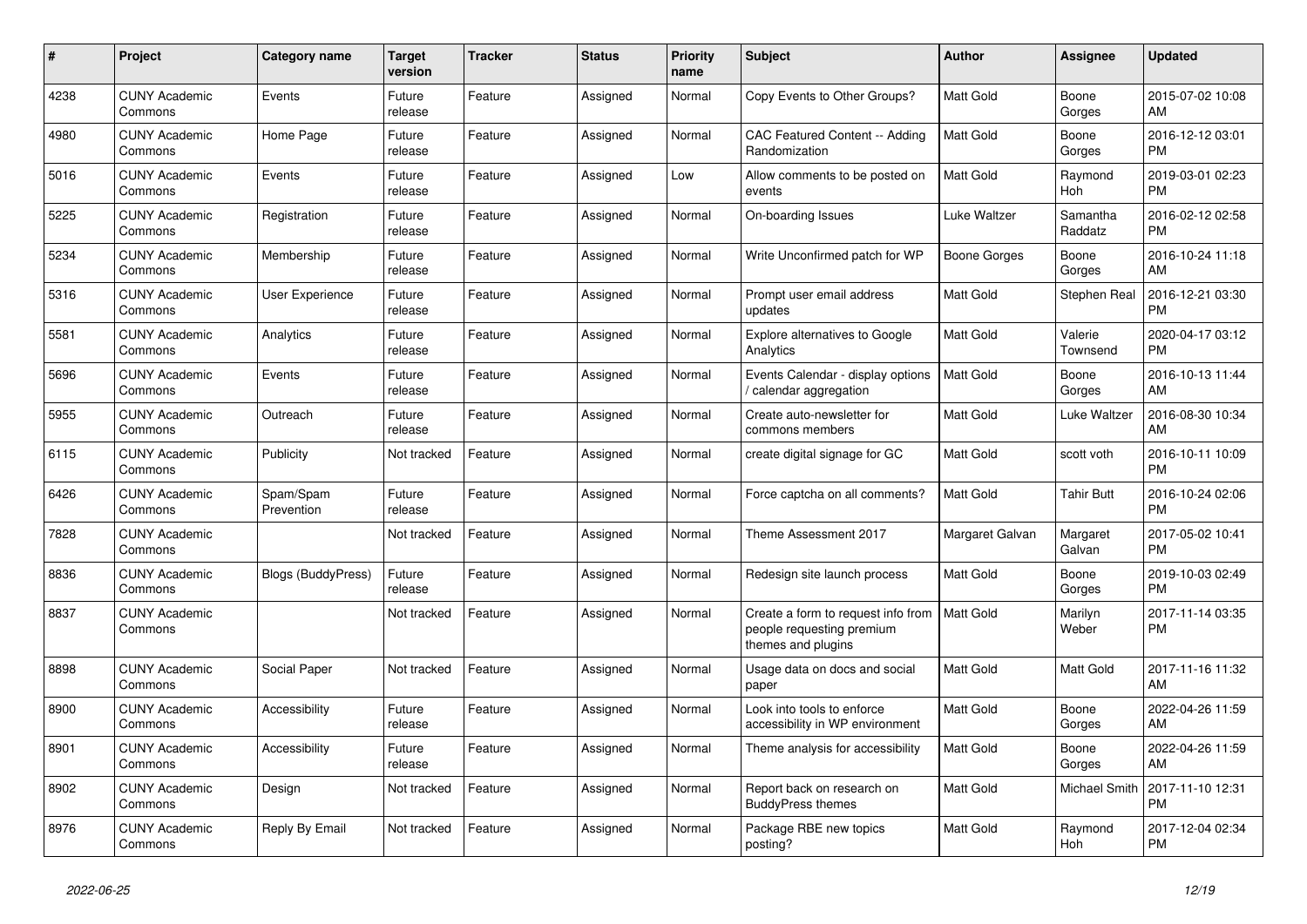| #     | <b>Project</b>                  | Category name              | <b>Target</b><br>version | <b>Tracker</b> | <b>Status</b> | Priority<br>name | <b>Subject</b>                                                                             | <b>Author</b>       | Assignee              | <b>Updated</b>                |
|-------|---------------------------------|----------------------------|--------------------------|----------------|---------------|------------------|--------------------------------------------------------------------------------------------|---------------------|-----------------------|-------------------------------|
| 9028  | <b>CUNY Academic</b><br>Commons | Onboarding                 | Future<br>release        | Feature        | Assigned      | Normal           | suggest groups to new members<br>during the registration process                           | Matt Gold           | Chris Stein           | 2018-10-24 12:34<br><b>PM</b> |
| 9895  | <b>CUNY Academic</b><br>Commons | Onboarding                 | Future<br>release        | Feature        | Assigned      | Normal           | Add "Accept Invitation"<br>link/button/function to Group<br>and/or Site invitation emails? | Luke Waltzer        | Boone<br>Gorges       | 2018-06-07 12:42<br><b>PM</b> |
| 10368 | <b>CUNY Academic</b><br>Commons |                            | Future<br>release        | Feature        | Assigned      | Normal           | Use ORCID data to populate<br>academic profile page                                        | Stephen Francoeur   | Boone<br>Gorges       | 2018-09-25 01:53<br><b>PM</b> |
| 10659 | <b>CUNY Academic</b><br>Commons | Group Forums               | Future<br>release        | Feature        | Assigned      | Normal           | Post to multiple groups via email                                                          | Matt Gold           | Raymond<br><b>Hoh</b> | 2018-11-15 12:54<br>AM        |
| 11517 | <b>CUNY Academic</b><br>Commons |                            | Not tracked              | Feature        | Assigned      | Normal           | wp-accessibility plugin should not<br>strip 'target=" blank" by default                    | <b>Boone Gorges</b> | Laurie Hurson         | 2019-09-24 09:57<br>AM        |
| 15604 | <b>CUNY Academic</b><br>Commons | <b>Email Notifications</b> | Future<br>release        | Feature        | Assigned      | Normal           | <b>Restructure Commons Group</b><br><b>Digest Email Messages</b>                           | Matt Gold           | Boone<br>Gorges       | 2022-05-26 10:45<br>AM        |
| 636   | <b>CUNY Academic</b><br>Commons | WordPress (misc)           | Not tracked              | Support        | Assigned      | Normal           | Create Lynda.com-like Table of<br><b>Contents for Prospective Tutorial</b><br>Screencasts  | Matt Gold           | scott voth            | 2016-02-23 03:12<br><b>PM</b> |
| 2175  | <b>CUNY Academic</b><br>Commons | WordPress (misc)           | Not tracked              | Support        | Assigned      | Normal           | Subscibe 2 vs. Jetpack<br>subscription options                                             | local admin         | Matt Gold             | 2016-01-26 04:58<br><b>PM</b> |
| 3492  | <b>CUNY Academic</b><br>Commons | <b>WordPress Themes</b>    | Future<br>release        | Support        | Assigned      | Normal           | Add CBOX theme to the<br>Commons                                                           | scott voth          | Raymond<br>Hoh        | 2014-10-08 05:55<br>PM        |
| 4070  | <b>CUNY Academic</b><br>Commons | Analytics                  | Not tracked              | Support        | Assigned      | Normal           | Request for JITP site analytics                                                            | Matt Gold           | Seth Persons          | 2016-02-23 03:09<br>PM        |
| 4986  | <b>CUNY Academic</b><br>Commons | ZenDesk                    | Not tracked              | Support        | Assigned      | Normal           | Prepare documentation for<br>Zendesk re web widget                                         | Matt Gold           | Samantha<br>Raddatz   | 2016-02-25 03:09<br><b>PM</b> |
| 9941  | <b>CUNY Academic</b><br>Commons | Wiki                       | Not tracked              | Support        | Assigned      | Normal           | Wiki functionality                                                                         | Matt Gold           | Boone<br>Gorges       | 2018-06-26 10:57<br>AM        |
| 11519 | <b>CUNY Academic</b><br>Commons |                            | Not tracked              | Support        | Assigned      | Normal           | comment option not appearing                                                               | Marilyn Weber       |                       | 2019-09-24 10:28<br>AM        |
| 13946 | <b>CUNY Academic</b><br>Commons | <b>WordPress Plugins</b>   | 2.1.0                    | Support        | Assigned      | Normal           | Custom Embed handler For<br>OneDrive files                                                 | scott voth          | Raymond<br><b>Hoh</b> | 2022-05-26 10:46<br>AM        |
| 14439 | <b>CUNY Academic</b><br>Commons | Spam/Spam<br>Prevention    | 2.0.2                    | Support        | Assigned      | Normal           | Aprroved comments held for<br>moderation                                                   | Laurie Hurson       | Raymond<br>Hoh        | 2022-06-14 11:36<br>AM        |
| 2666  | <b>CUNY Academic</b><br>Commons | About page                 | Not tracked              | Documentation  | Assigned      | Normal           | Update About Text                                                                          | Chris Stein         | Luke Waltzer          | 2016-03-04 11:19<br>AM        |
| 3524  | <b>CUNY Academic</b><br>Commons | Documentation              | Not tracked              | Documentation  | Assigned      | Normal           | Post describing all you can do<br>when starting up a new<br>blog/group                     | Matt Gold           | scott voth            | 2014-10-04 12:56<br>PM        |
| 8666  | <b>CUNY Academic</b><br>Commons | Teaching                   | Not tracked              | Documentation  | Assigned      | Normal           | Create Teaching on the<br>Commons Resource Page                                            | Matt Gold           | Laurie Hurson         | 2019-09-23 03:16<br><b>PM</b> |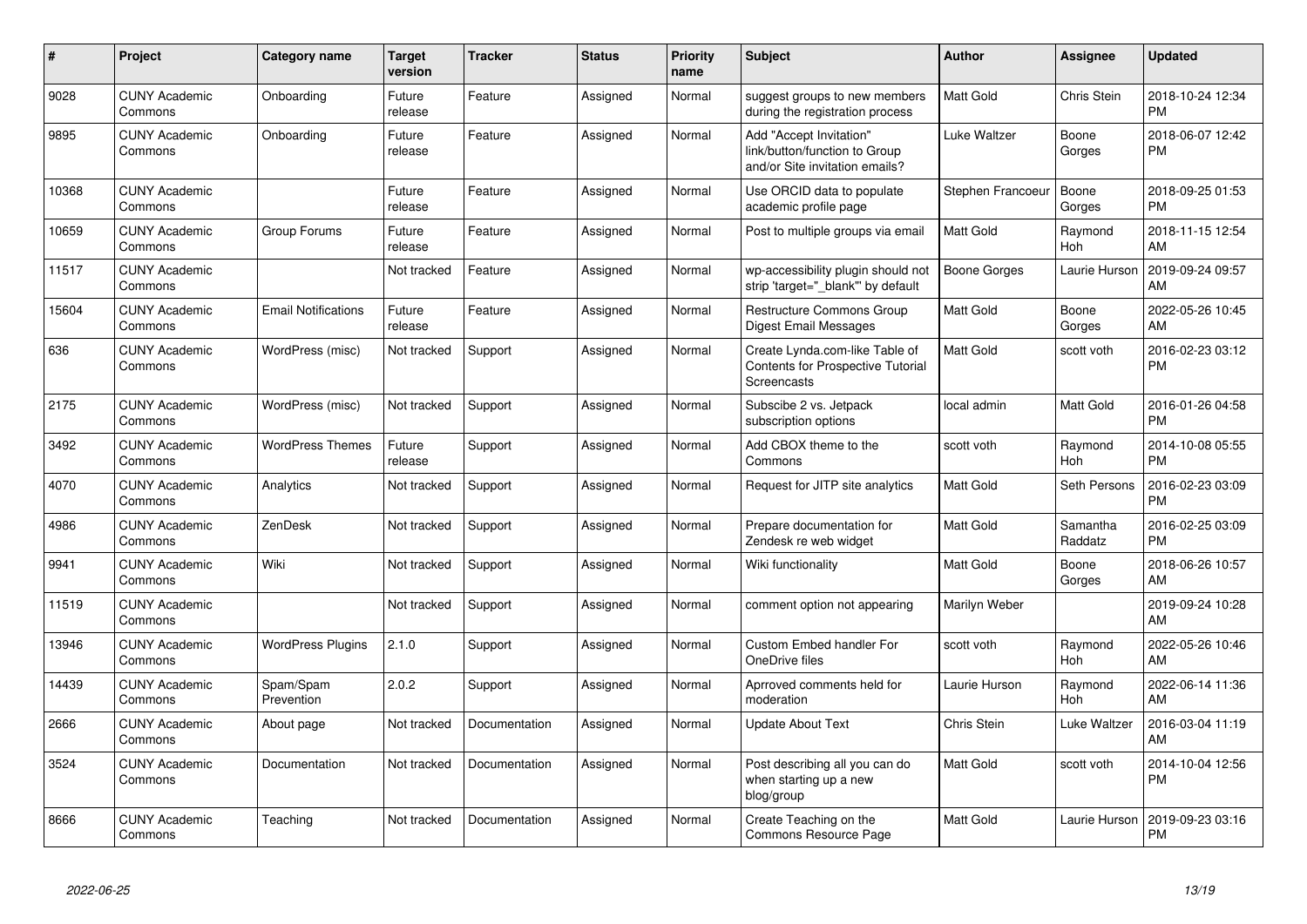| $\pmb{\#}$ | <b>Project</b>                  | Category name            | <b>Target</b><br>version | <b>Tracker</b> | <b>Status</b> | <b>Priority</b><br>name | <b>Subject</b>                                                         | Author             | <b>Assignee</b>       | <b>Updated</b>                |
|------------|---------------------------------|--------------------------|--------------------------|----------------|---------------|-------------------------|------------------------------------------------------------------------|--------------------|-----------------------|-------------------------------|
| 9015       | <b>CUNY Academic</b><br>Commons | Groups (misc)            | Not tracked              | Outreach       | Assigned      | Normal                  | Email group admins the email<br>addresses of their groups              | <b>Matt Gold</b>   | Matt Gold             | 2018-01-02 09:54<br>AM        |
| 2612       | <b>CUNY Academic</b><br>Commons |                          | Not tracked              | Publicity      | Assigned      | Normal                  | Pinterest site for the Commons                                         | local admin        | Sarah<br>Morgano      | 2016-03-04 11:19<br>AM        |
| 3510       | <b>CUNY Academic</b><br>Commons | Publicity                | 1.7                      | Publicity      | Assigned      | Normal                  | Post on the News Blog re: 'My<br>Commons'                              | Micki Kaufman      | Sarah<br>Morgano      | 2014-10-15 11:18<br>AM        |
| 3511       | <b>CUNY Academic</b><br>Commons | Publicity                | 1.7                      | Publicity      | Assigned      | Normal                  | Social media for 1.7                                                   | Micki Kaufman      | Sarah<br>Morgano      | 2014-10-14 03:32<br><b>PM</b> |
| 860        | <b>CUNY Academic</b><br>Commons | Design                   | Future<br>release        | Design/UX      | Assigned      | Normal                  | <b>Standardize Button Treatment</b><br>Across the Commons              | <b>Chris Stein</b> | Chris Stein           | 2014-05-01 09:45<br>AM        |
| 3577       | <b>CUNY Academic</b><br>Commons | My Commons               | Future<br>release        | Design/UX      | Assigned      | Normal                  | Replies to items in My Commons                                         | Matt Gold          | Raymond<br>Hoh        | 2015-04-09 05:19<br><b>PM</b> |
| 4027       | <b>CUNY Academic</b><br>Commons | Commons In A Box         | Not tracked              | Design/UX      | Assigned      | Normal                  | Usability review of CBOX update<br>procedures                          | <b>Matt Gold</b>   | Samantha<br>Raddatz   | 2015-05-11 06:36<br><b>PM</b> |
| 4221       | <b>CUNY Academic</b><br>Commons | Group Forums             | Future<br>release        | Design/UX      | Assigned      | Normal                  | Add 'Number of Posts' display<br>option to Forum page                  | Samantha Raddatz   | Samantha<br>Raddatz   | 2015-06-26 02:21<br><b>PM</b> |
| 4235       | <b>CUNY Academic</b><br>Commons |                          | Not tracked              | Design/UX      | Assigned      | Normal                  | Explore user experience around<br>comments on forum topics vs<br>docs  | Matt Gold          | Samantha<br>Raddatz   | 2015-07-21 10:23<br>AM        |
| 4404       | <b>CUNY Academic</b><br>Commons | <b>Public Portfolio</b>  | Future<br>release        | Design/UX      | Assigned      | Normal                  | Change color of permissions info<br>on portfolio editing interface     | <b>Matt Gold</b>   | Samantha<br>Raddatz   | 2015-08-11 05:28<br><b>PM</b> |
| 4903       | <b>CUNY Academic</b><br>Commons | Events                   | Future<br>release        | Design/UX      | Assigned      | Normal                  | Improving visual appearance of<br>event calendars                      | Matt Gold          | Boone<br>Gorges       | 2016-10-13 11:51<br>AM        |
| 6298       | <b>CUNY Academic</b><br>Commons | User Experience          | Not tracked              | Design/UX      | Assigned      | Normal                  | Examine data from survey                                               | <b>Matt Gold</b>   | Margaret<br>Galvan    | 2016-10-14 12:16<br><b>PM</b> |
| 6392       | <b>CUNY Academic</b><br>Commons | Group Forums             | Future<br>release        | Design/UX      | Assigned      | Low                     | Composition/Preview Panes in<br>Forum Posts                            | Luke Waltzer       | Paige Dupont          | 2016-10-21 04:26<br>PM        |
| 8078       | <b>CUNY Academic</b><br>Commons | <b>WordPress Plugins</b> | Future<br>release        | System Upgrade | Assigned      | Normal                  | <b>CommentPress Updates</b>                                            | Margaret Galvan    | Christian<br>Wach     | 2017-05-08 03:49<br><b>PM</b> |
| 2618       | <b>NYCDH Community</b><br>Site  |                          |                          | <b>Bug</b>     | Assigned      | Low                     | Mark blogs as spam when created   Matt Gold<br>by users marked as spam |                    | Boone<br>Gorges       | 2013-06-09 11:38<br><b>PM</b> |
| 8992       | <b>NYCDH Community</b><br>Site  |                          |                          | <b>Bug</b>     | Assigned      | Normal                  | Multiple RBE error reports                                             | <b>Matt Gold</b>   | Raymond<br>Hoh        | 2017-12-11 05:43<br><b>PM</b> |
| 2571       | <b>NYCDH Community</b><br>Site  |                          |                          | Feature        | Assigned      | Normal                  | Add Google custom search box to   Mark Newton<br>homepage              |                    | Raymond<br>Hoh        | 2013-05-18 07:49<br><b>PM</b> |
| 2574       | <b>NYCDH Community</b><br>Site  |                          |                          | Feature        | Assigned      | Normal                  | Add Way to Upload Files to<br>Groups                                   | Mark Newton        | Raymond<br><b>Hoh</b> | 2013-05-18 07:46<br><b>PM</b> |
| 2577       | NYCDH Community<br>Site         |                          |                          | Feature        | Assigned      | Low                     | Investigate Potential to Add Links<br>to the Forum                     | <b>Mark Newton</b> | Alex Gil              | 2013-05-16 09:40<br><b>PM</b> |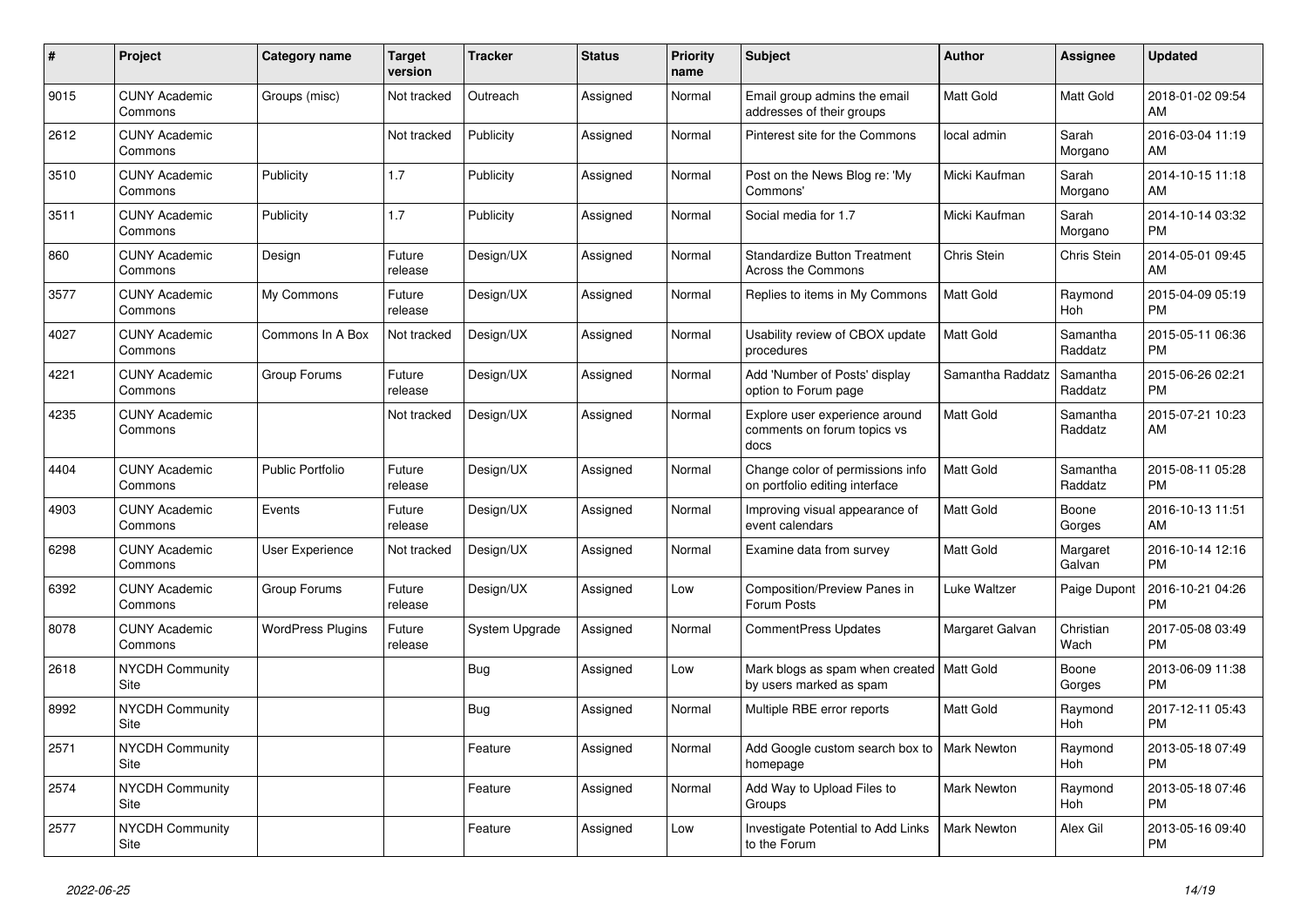| #     | <b>Project</b>                  | <b>Category name</b>       | Target<br>version | Tracker    | <b>Status</b>        | <b>Priority</b><br>name | <b>Subject</b>                                                                                  | <b>Author</b>       | <b>Assignee</b>       | <b>Updated</b>                |
|-------|---------------------------------|----------------------------|-------------------|------------|----------------------|-------------------------|-------------------------------------------------------------------------------------------------|---------------------|-----------------------|-------------------------------|
| 3939  | <b>CUNY Academic</b><br>Commons | <b>WordPress Plugins</b>   | Future<br>release | <b>Bug</b> | Hold                 | Normal                  | Activity stream support for<br>Co-Authors Plus plugin                                           | Raymond Hoh         | Raymond<br><b>Hoh</b> | 2015-11-09 06:13<br><b>PM</b> |
| 8991  | <b>CUNY Academic</b><br>Commons | Reply By Email             | Not tracked       | <b>Bug</b> | Hold                 | Normal                  | RBE duplicate email message<br>issue                                                            | <b>Matt Gold</b>    | Raymond<br>Hoh        | 2018-02-18 08:53<br><b>PM</b> |
| 9060  | <b>CUNY Academic</b><br>Commons | Commons In A Box           | Not tracked       | <b>Bug</b> | Hold                 | Normal                  | Problems with CBox image library<br>upload                                                      | Lisa Rhody          | Raymond<br>Hoh        | 2018-01-10 03:26<br><b>PM</b> |
| 14113 | <b>CUNY Academic</b><br>Commons | WordPress (misc)           | Future<br>release | Bug        | Hold                 | Normal                  | Block Editor Not Working on this<br>page - Json error                                           | scott voth          | Boone<br>Gorges       | 2021-03-05 11:01<br>AM        |
| 8756  | <b>CUNY Academic</b><br>Commons | Group Blogs                | Future<br>release | Feature    | Hold                 | Normal                  | Connect multiple blogs to one<br>group?                                                         | Matt Gold           | Boone<br>Gorges       | 2017-09-30 10:42<br>AM        |
| 13912 | <b>CUNY Academic</b><br>Commons |                            | Not tracked       | Feature    | Hold                 | Low                     | posting "missed schedule"                                                                       | Marilyn Weber       |                       | 2021-02-23 10:46<br>AM        |
| 16092 | <b>CUNY Academic</b><br>Commons |                            | Future<br>release | Feature    | Hold                 | Normal                  | Don't show main site in Site<br>search results                                                  | <b>Boone Gorges</b> | Boone<br>Gorges       | 2022-05-17 03:12<br><b>PM</b> |
| 11848 | <b>CUNY Academic</b><br>Commons |                            | Not tracked       | Support    | Hold                 | Normal                  | a Dean of Faculty wants to share<br>a large file                                                | Marilyn Weber       |                       | 2019-09-24 08:44<br>AM        |
| 3369  | <b>CUNY Academic</b><br>Commons | Reply By Email             | Not tracked       | Outreach   | Hold                 | Normal                  | Release reply by email to WP<br>plugin directory                                                | Matt Gold           | Raymond<br>Hoh        | 2016-03-01 12:46<br><b>PM</b> |
| 2576  | NYCDH Community<br>Site         |                            |                   | <b>Bug</b> | Hold                 | Low                     | Test Next Button in Javascript<br><b>Tutorial Under Activities</b>                              | <b>Mark Newton</b>  | Alex Gil              | 2013-05-18 02:55<br><b>PM</b> |
| 5317  | <b>CUNY Academic</b><br>Commons | Group Blogs                | Not tracked       | Bug        | Reporter<br>Feedback | Normal                  | Notifications of New Post Didn't<br>Come                                                        | Luke Waltzer        | Samantha<br>Raddatz   | 2016-03-21 10:41<br><b>PM</b> |
| 6356  | <b>CUNY Academic</b><br>Commons | <b>WordPress Plugins</b>   | Future<br>release | Bug        | Reporter<br>Feedback | Low                     | Should Subscribe2 be<br>deprecated?                                                             | Luke Waltzer        |                       | 2017-03-20 12:20<br><b>PM</b> |
| 6644  | <b>CUNY Academic</b><br>Commons |                            | Not tracked       | <b>Bug</b> | Reporter<br>Feedback | High                    | White Screen at Login Pge                                                                       | Luke Waltzer        | Raymond<br><b>Hoh</b> | 2016-11-21 10:34<br><b>PM</b> |
| 8675  | <b>CUNY Academic</b><br>Commons | User Onboarding            | Future<br>release | <b>Bug</b> | Reporter<br>Feedback | Low                     | Add new User search screen calls<br>for the input of email address but<br>doesn't work with one | Paul Hebert         | Boone<br>Gorges       | 2017-10-11 11:17<br>AM        |
| 9289  | <b>CUNY Academic</b><br>Commons | <b>WordPress Plugins</b>   | Future<br>release | Bug        | Reporter<br>Feedback | Normal                  | <b>Email Users Plugin</b>                                                                       | Laurie Hurson       | Boone<br>Gorges       | 2018-10-24 12:34<br><b>PM</b> |
| 9515  | <b>CUNY Academic</b><br>Commons | <b>WordPress Plugins</b>   | Not tracked       | <b>Bug</b> | Reporter<br>Feedback | Normal                  | Text to Speech plugin - "More<br>Slowly" checkbox not working                                   | scott voth          | Boone<br>Gorges       | 2018-06-13 02:26<br><b>PM</b> |
| 9979  | <b>CUNY Academic</b><br>Commons | <b>Email Notifications</b> | Not tracked       | Bug        | Reporter<br>Feedback | Normal                  | Reports of slow email activation<br>emails                                                      | Matt Gold           | Boone<br>Gorges       | 2018-08-29 09:40<br><b>PM</b> |
| 10040 | <b>CUNY Academic</b><br>Commons | WordPress (misc)           | Not tracked       | <b>Bug</b> | Reporter<br>Feedback | Normal                  | User doesn't see full list of themes   Matt Gold                                                |                     | Boone<br>Gorges       | 2018-07-25 10:12<br>AM        |
| 10262 | <b>CUNY Academic</b><br>Commons |                            | Not tracked       | <b>Bug</b> | Reporter<br>Feedback | Normal                  | Newsletter Plugin: Broken Image<br>at Bottom of All Newsletters                                 | Mark Webb           | Raymond<br>Hoh        | 2018-08-30 05:17<br><b>PM</b> |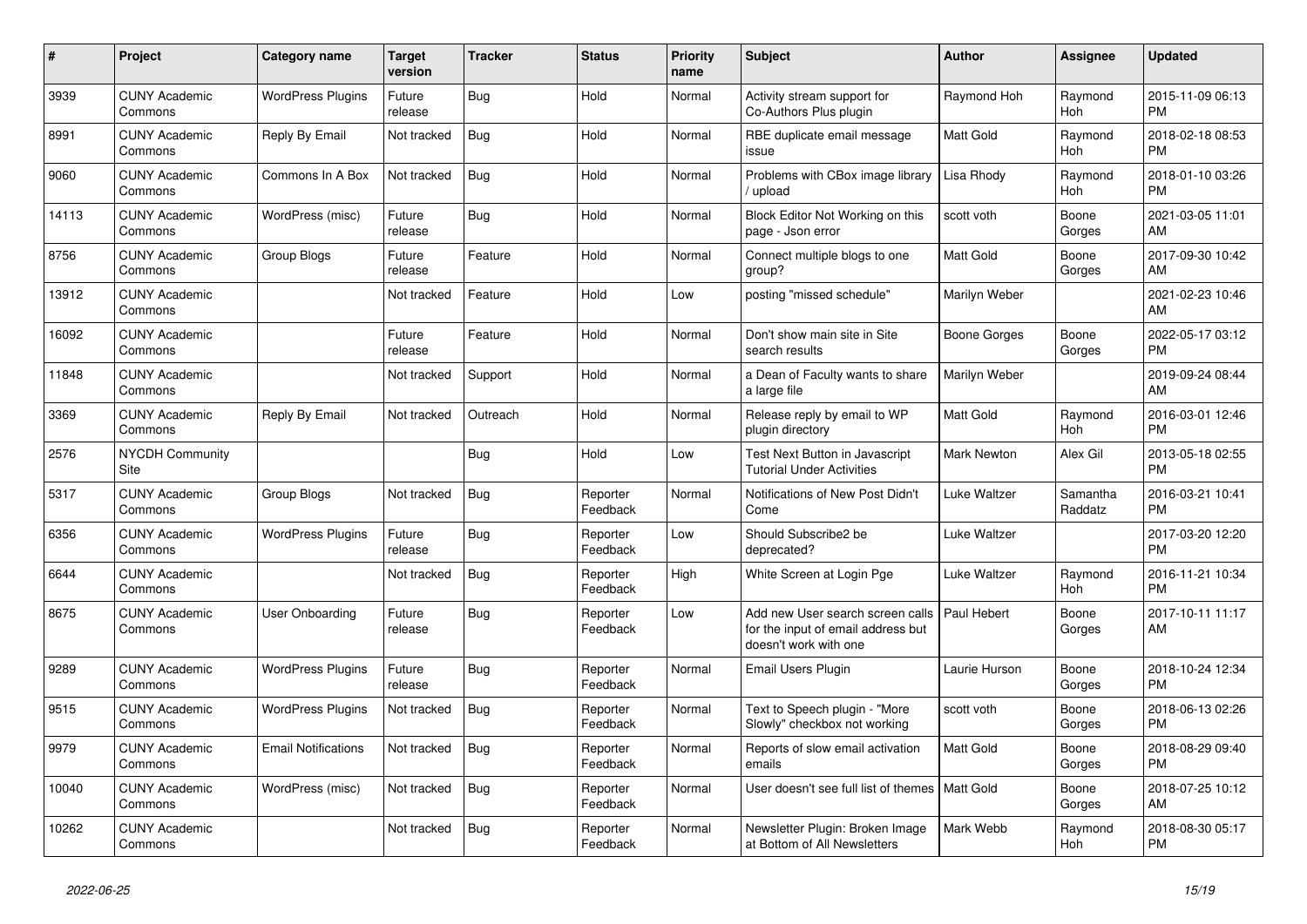| #     | Project                         | <b>Category name</b>       | Target<br>version | <b>Tracker</b> | <b>Status</b>        | <b>Priority</b><br>name | <b>Subject</b>                                                                                | <b>Author</b>           | <b>Assignee</b>       | <b>Updated</b>                |
|-------|---------------------------------|----------------------------|-------------------|----------------|----------------------|-------------------------|-----------------------------------------------------------------------------------------------|-------------------------|-----------------------|-------------------------------|
| 10678 | <b>CUNY Academic</b><br>Commons |                            | Not tracked       | <b>Bug</b>     | Reporter<br>Feedback | High                    | Newsletter Plugin Not Sending<br>Out Newsletters                                              | Mark Webb               | Boone<br>Gorges       | 2019-09-16 09:38<br><b>PM</b> |
| 10769 | <b>CUNY Academic</b><br>Commons | <b>WordPress Themes</b>    | Not tracked       | Bug            | Reporter<br>Feedback | Normal                  | 2011 Theme Sidebar                                                                            | Mark Webb               |                       | 2018-12-04 04:09<br><b>PM</b> |
| 11120 | <b>CUNY Academic</b><br>Commons | <b>WordPress Plugins</b>   | Not tracked       | Bug            | Reporter<br>Feedback | Normal                  | Events Manager Events Not<br>Showing Up                                                       | Mark Webb               |                       | 2019-02-27 04:10<br><b>PM</b> |
| 11415 | <b>CUNY Academic</b><br>Commons | <b>WordPress Plugins</b>   | Not tracked       | <b>Bug</b>     | Reporter<br>Feedback | Normal                  | <b>Blog Subscriptions in Jetpack</b>                                                          | Laurie Hurson           |                       | 2019-05-14 10:34<br>AM        |
| 11556 | <b>CUNY Academic</b><br>Commons | Courses                    | Not tracked       | Bug            | Reporter<br>Feedback | Normal                  | Instructor name given in course<br>listing                                                    | Tom Harbison            |                       | 2019-06-25 04:12<br><b>PM</b> |
| 11971 | <b>CUNY Academic</b><br>Commons | <b>Email Notifications</b> | Future<br>release | <b>Bug</b>     | Reporter<br>Feedback | Low                     | Pictures obscured in emailed post<br>notifications                                            | Marilyn Weber           | Raymond<br><b>Hoh</b> | 2019-11-21 01:14<br><b>PM</b> |
| 12198 | <b>CUNY Academic</b><br>Commons |                            | Not tracked       | Bug            | Reporter<br>Feedback | Normal                  | Duplicate listing in My Sites                                                                 | Tom Harbison            |                       | 2019-12-09 05:50<br><b>PM</b> |
| 12360 | <b>CUNY Academic</b><br>Commons | <b>WordPress Themes</b>    | Not tracked       | Bug            | Reporter<br>Feedback | Normal                  | site just says "DANTE We are<br>currently in maintenance mode,<br>please check back shortly." | Marilyn Weber           |                       | 2020-02-04 12:13<br><b>PM</b> |
| 13328 | <b>CUNY Academic</b><br>Commons | Group Forums               | Not tracked       | Bug            | Reporter<br>Feedback | Normal                  | cross-posting in two related<br>groups                                                        | Marilyn Weber           | Raymond<br>Hoh        | 2020-09-15 10:39<br><b>PM</b> |
| 14483 | <b>CUNY Academic</b><br>Commons | WordPress - Media          | Not tracked       | <b>Bug</b>     | Reporter<br>Feedback | Normal                  | <b>Wordpress PDF Embed Stopped</b><br>Working after JITP Media Clone                          | Patrick DeDauw          | Boone<br>Gorges       | 2021-05-20 01:51<br><b>PM</b> |
| 14629 | <b>CUNY Academic</b><br>Commons |                            | Not tracked       | Bug            | Reporter<br>Feedback | Normal                  | Possible Post Order Bug?                                                                      | Syelle Graves           |                       | 2021-09-14 10:47<br>AM        |
| 15242 | <b>CUNY Academic</b><br>Commons | Performance                | Not tracked       | <b>Bug</b>     | Reporter<br>Feedback | Normal                  | Slugist site                                                                                  | Raffi<br>Khatchadourian | Boone<br>Gorges       | 2022-02-07 11:14<br>AM        |
| 15516 | <b>CUNY Academic</b><br>Commons | <b>WordPress Plugins</b>   |                   | Bug            | Reporter<br>Feedback | Normal                  | Can't publish or save draft of post<br>on wordpress.com                                       | Raffi<br>Khatchadourian | Raymond<br>Hoh        | 2022-03-02 05:52<br><b>PM</b> |
| 16245 | <b>CUNY Academic</b><br>Commons | WordPress (misc)           |                   | <b>Bug</b>     | Reporter<br>Feedback | Normal                  | Save Button missing on<br><b>WordPress Profile page</b>                                       | scott voth              | Raymond<br>Hoh        | 2022-06-16 03:09<br><b>PM</b> |
| 1456  | <b>CUNY Academic</b><br>Commons | Group Invitations          | Future<br>release | Feature        | Reporter<br>Feedback | Low                     | Invite to Group Button from Profile   Matt Gold<br>Field                                      |                         | Samantha<br>Raddatz   | 2015-11-09 05:59<br><b>PM</b> |
| 1544  | <b>CUNY Academic</b><br>Commons | Groups (misc)              | Future<br>release | Feature        | Reporter<br>Feedback | Normal                  | Group Filtering and Sorting                                                                   | Matt Gold               | Chris Stein           | 2019-03-01 02:25<br><b>PM</b> |
| 7115  | <b>CUNY Academic</b><br>Commons | Groups (misc)              | Future<br>release | Feature        | Reporter<br>Feedback | Normal                  | make licensing info clear during<br>group creation                                            | <b>Matt Gold</b>        | Raymond<br><b>Hoh</b> | 2020-12-08 11:32<br>AM        |
| 9947  | <b>CUNY Academic</b><br>Commons | <b>WordPress Plugins</b>   | Future<br>release | Feature        | Reporter<br>Feedback | Normal                  | Install H5P quiz plugin                                                                       | <b>Matt Gold</b>        | Boone<br>Gorges       | 2018-09-11 11:01<br>AM        |
| 11077 | <b>CUNY Academic</b><br>Commons | Events                     | Not tracked       | Feature        | Reporter<br>Feedback | Normal                  | Show event category description<br>in event list view                                         | Raffi<br>Khatchadourian |                       | 2019-02-12 10:38<br><b>PM</b> |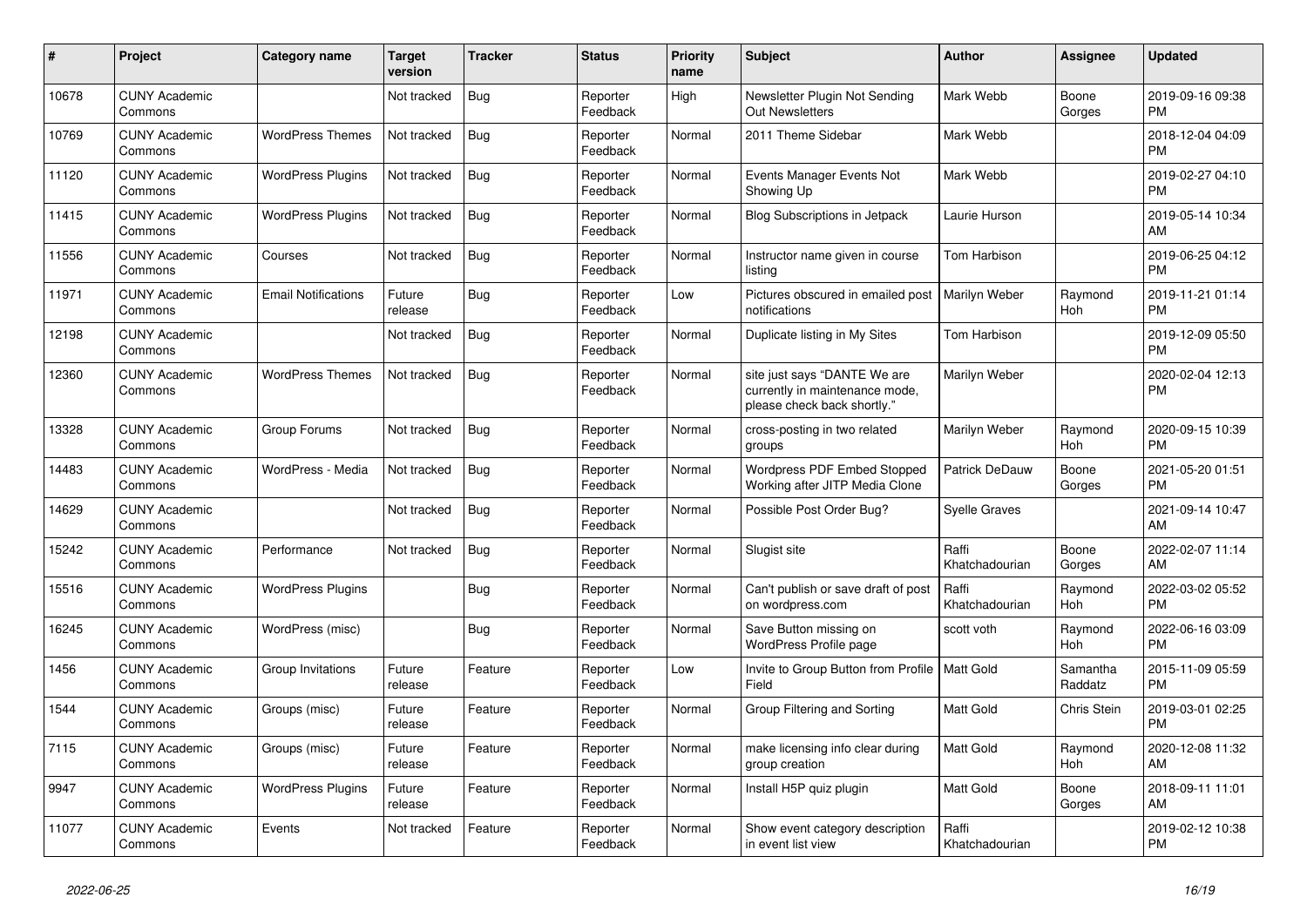| #     | Project                         | <b>Category name</b>     | <b>Target</b><br>version | <b>Tracker</b> | <b>Status</b>        | <b>Priority</b><br>name | <b>Subject</b>                                                    | Author                  | <b>Assignee</b>  | <b>Updated</b>                |
|-------|---------------------------------|--------------------------|--------------------------|----------------|----------------------|-------------------------|-------------------------------------------------------------------|-------------------------|------------------|-------------------------------|
| 11131 | <b>CUNY Academic</b><br>Commons |                          | Future<br>release        | Feature        | Reporter<br>Feedback | Normal                  | <b>Image Annotation Plugins</b>                                   | Laurie Hurson           |                  | 2019-02-26 11:33<br>AM        |
| 11945 | <b>CUNY Academic</b><br>Commons | Reckoning                | Future<br>release        | Feature        | Reporter<br>Feedback | Normal                  | Add Comments bubble to<br>Reckoning views                         | Boone Gorges            | Boone<br>Gorges  | 2019-11-12 05:14<br><b>PM</b> |
| 12121 | <b>CUNY Academic</b><br>Commons | <b>WordPress Plugins</b> | 2.0.2                    | Feature        | Reporter<br>Feedback | Normal                  | Embedding H5P Iframes on<br><b>Commons Site</b>                   | Laurie Hurson           | Boone<br>Gorges  | 2022-06-14 11:36<br>AM        |
| 12446 | <b>CUNY Academic</b><br>Commons | Groups (misc)            | Future<br>release        | Feature        | Reporter<br>Feedback | Normal                  | Toggle default site to group forum<br>posting                     | Laurie Hurson           | Laurie Hurson    | 2020-03-10 11:57<br>AM        |
| 15613 | <b>CUNY Academic</b><br>Commons |                          | 2.0.2                    | Feature        | Reporter<br>Feedback | Normal                  | Adding "Passster" plugin                                          | Laurie Hurson           |                  | 2022-06-14 11:36<br>AM        |
| 15923 | <b>CUNY Academic</b><br>Commons |                          | Not tracked              | Feature        | Reporter<br>Feedback | Normal                  | <b>Bellows Plugin Adjustments</b>                                 | Laurie Hurson           |                  | 2022-04-20 10:10<br>AM        |
| 16290 | <b>CUNY Academic</b><br>Commons |                          |                          | Feature        | Reporter<br>Feedback | Normal                  | Add Table Of Contents Block<br>plug-in                            | Raffi<br>Khatchadourian |                  | 2022-06-24 10:26<br>AM        |
| 5826  | <b>CUNY Academic</b><br>Commons | <b>WordPress Plugins</b> | Future<br>release        | Support        | Reporter<br>Feedback | Normal                  | <b>Remove Subscription Options</b><br>plugin from directory       | Sarah Morgano           | Sarah<br>Morgano | 2016-10-21 04:14<br><b>PM</b> |
| 9207  | <b>CUNY Academic</b><br>Commons |                          | Future<br>release        | Support        | Reporter<br>Feedback | Normal                  | display dashboards made in<br>Tableau?                            | Marilyn Weber           | Boone<br>Gorges  | 2018-04-10 10:42<br>AM        |
| 9211  | <b>CUNY Academic</b><br>Commons | <b>WordPress Plugins</b> | Future<br>release        | Support        | Reporter<br>Feedback | Normal                  | Auto-Role Setting in Forum Plugin<br>Causing Some Confusion       | Luke Waltzer            | Boone<br>Gorges  | 2018-03-13 11:44<br>AM        |
| 10273 | <b>CUNY Academic</b><br>Commons | Registration             | Not tracked              | Support        | Reporter<br>Feedback | Normal                  | users combining CF and campus<br>address                          | Marilyn Weber           |                  | 2019-09-18 10:58<br>AM        |
| 10657 | <b>CUNY Academic</b><br>Commons |                          | Not tracked              | Support        | Reporter<br>Feedback | Normal                  | child theme problems                                              | Marilyn Weber           |                  | 2018-11-08 01:19<br><b>PM</b> |
| 10982 | <b>CUNY Academic</b><br>Commons | Domain Mapping           | Not tracked              | Support        | Reporter<br>Feedback | Normal                  | <b>CNAME</b> question                                             | scott voth              |                  | 2019-01-22 04:29<br><b>PM</b> |
| 11149 | <b>CUNY Academic</b><br>Commons |                          | Not tracked              | Support        | Reporter<br>Feedback | Normal                  | comments getting blocked                                          | Marilyn Weber           | Raymond<br>Hoh   | 2019-03-26 11:40<br>AM        |
| 11386 | <b>CUNY Academic</b><br>Commons | WordPress - Media        | Not tracked              | Support        | Reporter<br>Feedback | Normal                  | disappearing images                                               | scott voth              | Boone<br>Gorges  | 2019-05-14 10:32<br>AM        |
| 11449 | <b>CUNY Academic</b><br>Commons | WordPress - Media        | Not tracked              | Support        | Reporter<br>Feedback | Normal                  | Cloning Media Library for JITP<br>from Staging to Production Site | Patrick DeDauw          | Boone<br>Gorges  | 2019-05-13 12:00<br><b>PM</b> |
| 11493 | <b>CUNY Academic</b><br>Commons | Domain Mapping           | Not tracked              | Support        | Reporter<br>Feedback | Normal                  | Domain Mapping Request - Talia<br>Schaffer                        | scott voth              | Matt Gold        | 2019-08-06 08:39<br>AM        |
| 11509 | <b>CUNY Academic</b><br>Commons |                          | Not tracked              | Support        | Reporter<br>Feedback | Normal                  | deleted Page causing a Menu<br>problem?                           | Marilyn Weber           |                  | 2019-06-04 09:54<br>AM        |
| 11771 | <b>CUNY Academic</b><br>Commons |                          | Not tracked              | Support        | Reporter<br>Feedback | Normal                  | post displays in sections                                         | Marilyn Weber           |                  | 2019-08-20 10:34<br>AM        |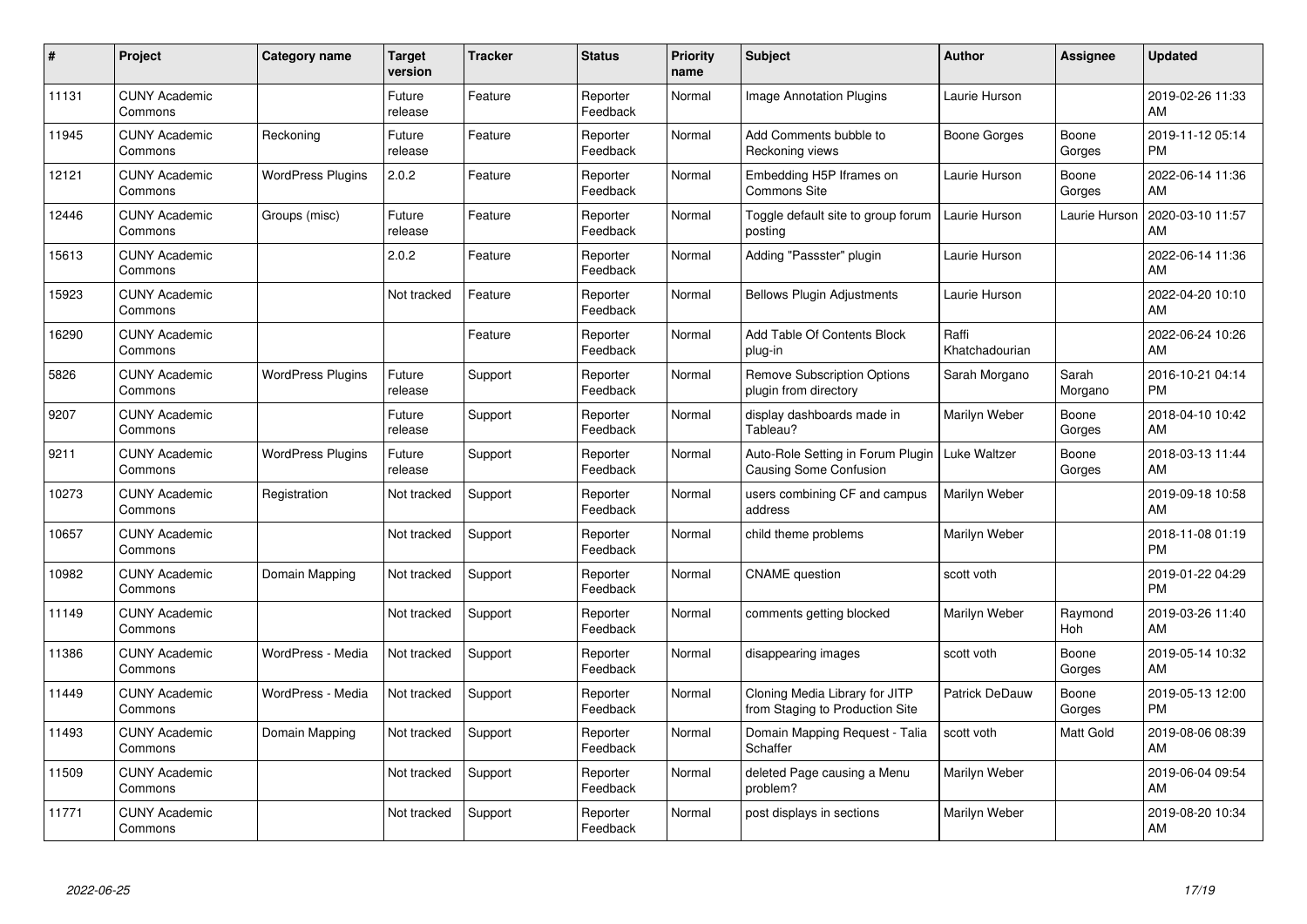| #     | Project                         | Category name             | <b>Target</b><br>version | <b>Tracker</b> | <b>Status</b>        | <b>Priority</b><br>name | <b>Subject</b>                                                    | <b>Author</b>  | <b>Assignee</b>  | <b>Updated</b>                |
|-------|---------------------------------|---------------------------|--------------------------|----------------|----------------------|-------------------------|-------------------------------------------------------------------|----------------|------------------|-------------------------------|
| 11787 | <b>CUNY Academic</b><br>Commons |                           | Not tracked              | Support        | Reporter<br>Feedback | Normal                  | automated comments notifications<br>on ZenDesk                    | Marilyn Weber  |                  | 2019-08-26 06:18<br><b>PM</b> |
| 11788 | <b>CUNY Academic</b><br>Commons | <b>WordPress Plugins</b>  | Future<br>release        | Support        | Reporter<br>Feedback | Normal                  | Plugin Request - Browse Aloud                                     | scott voth     |                  | 2019-09-24 08:42<br>AM        |
| 12004 | <b>CUNY Academic</b><br>Commons |                           | Not tracked              | Support        | Reporter<br>Feedback | Normal                  | Notifications for spam blog<br>comments                           | Gina Cherry    | Raymond<br>Hoh   | 2019-11-01 12:05<br><b>PM</b> |
| 12350 | <b>CUNY Academic</b><br>Commons | <b>Blogs (BuddyPress)</b> | Not tracked              | Support        | Reporter<br>Feedback | Normal                  | URL creation problem                                              | Marilyn Weber  |                  | 2020-02-03 11:27<br>AM        |
| 12484 | <b>CUNY Academic</b><br>Commons |                           | Not tracked              | Support        | Reporter<br>Feedback | Normal                  | Sign up Code for COIL Course<br>starting in March                 | Laurie Hurson  | <b>Matt Gold</b> | 2020-03-02 02:26<br><b>PM</b> |
| 12741 | <b>CUNY Academic</b><br>Commons | <b>WordPress Plugins</b>  | Not tracked              | Support        | Reporter<br>Feedback | Normal                  | Tableau Public Viz Block                                          | Marilyn Weber  | Raymond<br>Hoh   | 2020-05-12 11:00<br>AM        |
| 13034 | <b>CUNY Academic</b><br>Commons |                           | Not tracked              | Support        | Reporter<br>Feedback | Normal                  | a site is asking people to join the<br>Commons to get a download  | Marilyn Weber  |                  | 2020-07-12 07:23<br>AM        |
| 13255 | <b>CUNY Academic</b><br>Commons |                           | Not tracked              | Support        | Reporter<br>Feedback | Normal                  | Accessibility problems                                            | Marilyn Weber  |                  | 2020-09-01 05:48<br><b>PM</b> |
| 13975 | <b>CUNY Academic</b><br>Commons | Social Paper              | Not tracked              | Support        | Reporter<br>Feedback | Normal                  | can't approve comments on<br>Social Paper paper                   | Marilyn Weber  |                  | 2021-02-12 09:33<br>AM        |
| 14074 | <b>CUNY Academic</b><br>Commons | WordPress (misc)          | Not tracked              | Support        | Reporter<br>Feedback | Normal                  | page password protection<br>problem                               | Marilyn Weber  |                  | 2021-03-02 11:03<br>AM        |
| 14398 | <b>CUNY Academic</b><br>Commons |                           | Not tracked              | Support        | Reporter<br>Feedback | Normal                  | Events plug-in notification<br>problem                            | Marilyn Weber  |                  | 2021-05-11 11:21<br>AM        |
| 14538 | <b>CUNY Academic</b><br>Commons |                           | Not tracked              | Support        | Reporter<br>Feedback | Normal                  | <b>Weebly To Commons</b>                                          | Laurie Hurson  |                  | 2021-09-14 10:47<br>AM        |
| 14784 | <b>CUNY Academic</b><br>Commons |                           |                          | Support        | Reporter<br>Feedback | Normal                  | User report of logo problem when<br>using Customizer theme        | Marilyn Weber  |                  | 2021-09-17 10:25<br>AM        |
| 14842 | <b>CUNY Academic</b><br>Commons |                           | Not tracked              | Support        | Reporter<br>Feedback | Normal                  | Question about widgets and block<br>editor                        | Gina Cherry    |                  | 2021-10-06 03:01<br><b>PM</b> |
| 14900 | <b>CUNY Academic</b><br>Commons |                           | Not tracked              | Support        | Reporter<br>Feedback | Normal                  | previous theme?                                                   | Marilyn Weber  |                  | 2021-10-25 10:31<br>AM        |
| 14983 | <b>CUNY Academic</b><br>Commons | WordPress (misc)          | Not tracked              | Support        | Reporter<br>Feedback | Normal                  | 'Read More" tag not working                                       | Rebecca Krisel | Raymond<br>Hoh   | 2021-11-23 01:17<br><b>PM</b> |
| 15169 | <b>CUNY Academic</b><br>Commons |                           | 2.0.2                    | Support        | Reporter<br>Feedback | Normal                  | new Prelude website zipfiles for<br>custom theme and other files. | Marilyn Weber  |                  | 2022-06-14 11:36<br>AM        |
| 15176 | <b>CUNY Academic</b><br>Commons |                           | Not tracked              | Support        | Reporter<br>Feedback | Normal                  | Archiving Q Writing & Old<br>Wordpress Sites on the Commons       | Laurie Hurson  |                  | 2022-02-08 10:28<br>AM        |
| 15260 | <b>CUNY Academic</b><br>Commons |                           |                          | Support        | Reporter<br>Feedback | Normal                  | Diacritical markings   European<br><b>Stages</b>                  | Marilyn Weber  |                  | 2022-02-04 08:16<br>AM        |